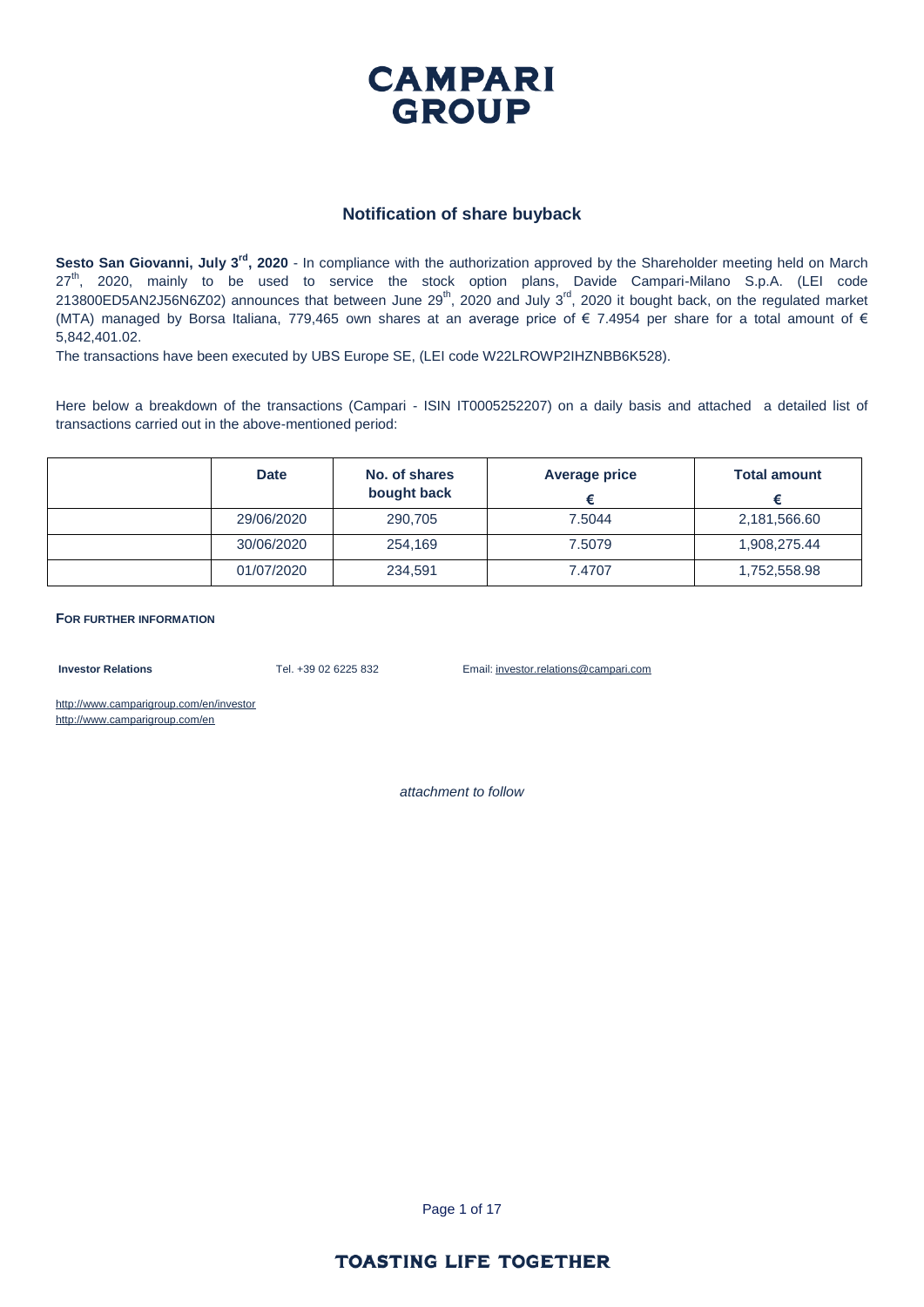| <b>Date</b> | <b>Hour</b> | A/V | <b>Currency</b> | <b>Price</b> | <b>No.of shares</b> |
|-------------|-------------|-----|-----------------|--------------|---------------------|
| 29/06/2020  | 15:45:31    | Α   | <b>EUR</b>      | 7,5740       | 1908                |
| 29/06/2020  | 15:39:35    | Α   | <b>EUR</b>      | 7,5680       | 1829                |
| 29/06/2020  | 15:32:07    | Α   | <b>EUR</b>      | 7,5580       | 1739                |
| 29/06/2020  | 15:27:08    | Α   | <b>EUR</b>      | 7,5600       | 727                 |
| 29/06/2020  | 15:27:08    | Α   | <b>EUR</b>      | 7,5600       | 980                 |
| 29/06/2020  | 15:27:08    | Α   | <b>EUR</b>      | 7,5600       | 106                 |
| 29/06/2020  | 15:24:22    | Α   | <b>EUR</b>      | 7,5500       | 590                 |
| 29/06/2020  | 15:20:34    | Α   | <b>EUR</b>      | 7,5520       | 425                 |
| 29/06/2020  | 15:20:34    | Α   | <b>EUR</b>      | 7,5520       | 900                 |
| 29/06/2020  | 15:10:20    | Α   | <b>EUR</b>      | 7,5200       | 33                  |
| 29/06/2020  | 15:10:20    | Α   | <b>EUR</b>      | 7,5200       | 980                 |
| 29/06/2020  | 15:10:20    | Α   | <b>EUR</b>      | 7,5200       | 979                 |
| 29/06/2020  | 15:05:45    | Α   | <b>EUR</b>      | 7,5060       | 811                 |
| 29/06/2020  | 15:05:45    | Α   | <b>EUR</b>      | 7,5060       | 721                 |
| 29/06/2020  | 15:05:45    | Α   | <b>EUR</b>      | 7,5060       | 980                 |
| 29/06/2020  | 15:05:45    | Α   | <b>EUR</b>      | 7,5060       | 980                 |
| 29/06/2020  | 15:05:45    | Α   | <b>EUR</b>      | 7,5060       | 169                 |
| 29/06/2020  | 15:05:45    | Α   | <b>EUR</b>      | 7,5060       | 65                  |
| 29/06/2020  | 15:02:23    | Α   | <b>EUR</b>      | 7,5020       | 224                 |
| 29/06/2020  | 15:02:23    | Α   | <b>EUR</b>      | 7,5020       | 1573                |
| 29/06/2020  | 14:57:46    | Α   | <b>EUR</b>      | 7,5040       | 416                 |
| 29/06/2020  | 14:57:46    | Α   | <b>EUR</b>      | 7,5040       | 1487                |
| 29/06/2020  | 14:57:38    | Α   | <b>EUR</b>      | 7,5060       | 1642                |
| 29/06/2020  | 14:54:08    | Α   | <b>EUR</b>      | 7,4980       | 1724                |
| 29/06/2020  | 14:51:09    | Α   | <b>EUR</b>      | 7,5020       | 138                 |
| 29/06/2020  | 14:51:09    | Α   | <b>EUR</b>      | 7,5020       | 1690                |
| 29/06/2020  | 14:51:09    | Α   | <b>EUR</b>      | 7,5000       | 1691                |
| 29/06/2020  | 14:47:51    | Α   | <b>EUR</b>      | 7,5000       | 144                 |
| 29/06/2020  | 14:47:51    | А   | <b>EUR</b>      | 7,5000       | 1570                |
| 29/06/2020  | 14:47:51    | А   | <b>EUR</b>      | 7,5000       | 107                 |
| 29/06/2020  | 14:47:51    | Α   | <b>EUR</b>      | 7,5000       | 864                 |
| 29/06/2020  | 14:47:49    | Α   | <b>EUR</b>      | 7,5000       | 960                 |
| 29/06/2020  | 14:47:39    | Α   | <b>EUR</b>      | 7,5020       | 1258                |
| 29/06/2020  | 14:47:39    | Α   | <b>EUR</b>      | 7,5020       | 652                 |
| 29/06/2020  | 14:41:07    | Α   | <b>EUR</b>      | 7,4980       | 1688                |
| 29/06/2020  | 14:40:18    | Α   | <b>EUR</b>      | 7,4980       | 1911                |
| 29/06/2020  | 14:40:18    | Α   | <b>EUR</b>      | 7,5000       | 2308                |
| 29/06/2020  | 14:40:18    | Α   | <b>EUR</b>      | 7,5000       | 1208                |
| 29/06/2020  | 14:40:18    | Α   | <b>EUR</b>      | 7,5000       | 562                 |
| 29/06/2020  | 14:40:18    | Α   | <b>EUR</b>      | 7,5000       | 418                 |
| 29/06/2020  | 14:40:18    | Α   | <b>EUR</b>      | 7,5000       | 980                 |
| 29/06/2020  | 14:40:18    | А   | <b>EUR</b>      | 7,5000       | 519                 |

Page 2 of 17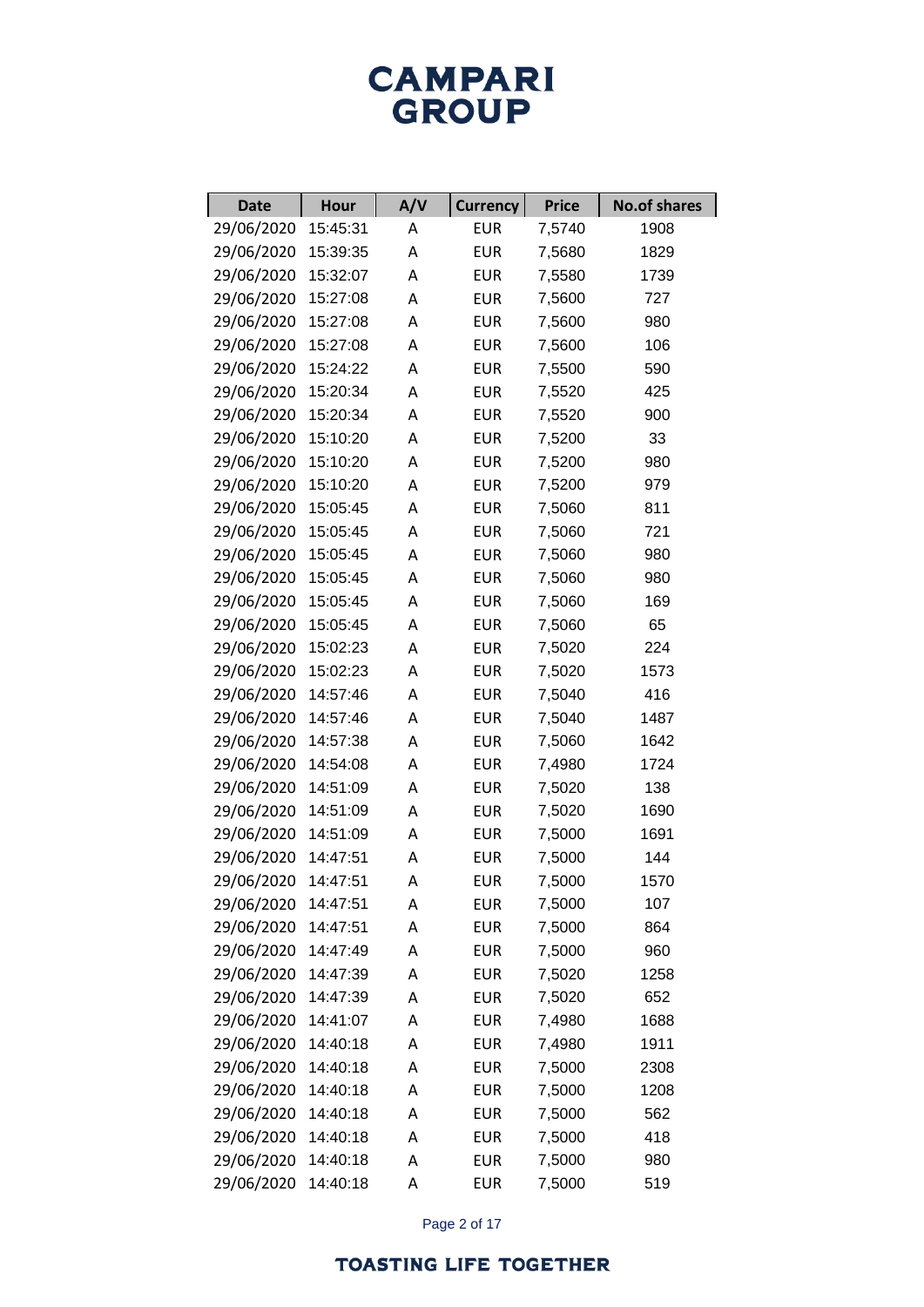

| 29/06/2020 | 14:40:18 | Α | EUR        | 7,5000 | 461  |
|------------|----------|---|------------|--------|------|
| 29/06/2020 | 14:40:18 | Α | <b>EUR</b> | 7,5000 | 1957 |
| 29/06/2020 | 14:40:18 | А | <b>EUR</b> | 7,5000 | 980  |
| 29/06/2020 | 14:40:18 | A | EUR        | 7,5000 | 729  |
| 29/06/2020 | 14:40:18 | А | <b>EUR</b> | 7,5000 | 251  |
| 29/06/2020 | 14:40:18 | A | EUR        | 7,5000 | 980  |
| 29/06/2020 | 14:39:54 | А | EUR        | 7,5040 | 961  |
| 29/06/2020 | 14:39:54 | A | EUR        | 7,5040 | 900  |
| 29/06/2020 | 14:39:54 | A | EUR        | 7,5040 | 1951 |
| 29/06/2020 | 14:36:20 | A | EUR        | 7,5100 | 1860 |
| 29/06/2020 | 14:32:03 | А | <b>EUR</b> | 7,5080 | 1525 |
| 29/06/2020 | 14:32:03 | A | EUR        | 7,5080 | 158  |
| 29/06/2020 | 14:31:22 | А | EUR        | 7,5100 | 1762 |
| 29/06/2020 | 14:31:02 | A | <b>EUR</b> | 7,5180 | 594  |
| 29/06/2020 | 14:31:02 | А | <b>EUR</b> | 7,5180 | 900  |
| 29/06/2020 | 14:31:02 | A | <b>EUR</b> | 7,5160 | 1953 |
| 29/06/2020 | 14:27:46 | A | <b>EUR</b> | 7,5080 | 268  |
| 29/06/2020 | 14:27:46 | A | EUR        | 7,5080 | 109  |
| 29/06/2020 | 14:25:55 | A | EUR        | 7,5100 | 629  |
| 29/06/2020 | 14:25:55 | A | EUR        | 7,5100 | 980  |
| 29/06/2020 | 14:20:15 | A | EUR        | 7,5060 | 708  |
| 29/06/2020 | 14:19:38 | A | EUR        | 7,5060 | 1000 |
| 29/06/2020 | 14:18:53 | Α | EUR        | 7,5140 | 291  |
| 29/06/2020 | 14:18:53 | A | EUR        | 7,5140 | 980  |
| 29/06/2020 | 14:18:53 | A | EUR        | 7,5140 | 717  |
| 29/06/2020 | 14:16:50 | A | <b>EUR</b> | 7,5060 | 1807 |
| 29/06/2020 | 14:15:55 | A | <b>EUR</b> | 7,5020 | 900  |
| 29/06/2020 | 14:09:12 | А | EUR        | 7,5000 | 241  |
| 29/06/2020 | 14:09:12 | A | <b>EUR</b> | 7,5000 | 980  |
| 29/06/2020 | 14:09:12 | Α | EUR        | 7,5000 | 714  |
| 29/06/2020 | 14:07:49 | Α | <b>EUR</b> | 7,5020 | 1921 |
| 29/06/2020 | 14:04:04 | Α | <b>EUR</b> | 7,5000 | 562  |
| 29/06/2020 | 14:04:04 | А | <b>EUR</b> | 7,5000 | 980  |
| 29/06/2020 | 14:04:04 | А | <b>EUR</b> | 7,5000 | 358  |
| 29/06/2020 | 14:04:04 | А | <b>EUR</b> | 7,5000 | 622  |
| 29/06/2020 | 14:04:04 | А | <b>EUR</b> | 7,5000 | 1186 |
| 29/06/2020 | 14:04:04 | А | <b>EUR</b> | 7,5000 | 534  |
| 29/06/2020 | 14:04:04 | А | <b>EUR</b> | 7,5000 | 1105 |
| 29/06/2020 | 14:01:02 | А | <b>EUR</b> | 7,4820 | 1681 |
| 29/06/2020 | 14:01:02 | А | <b>EUR</b> | 7,4820 | 1912 |
| 29/06/2020 | 13:53:23 | А | <b>EUR</b> | 7,4960 | 1868 |
| 29/06/2020 | 13:53:22 | Α | <b>EUR</b> | 7,4980 | 1985 |
| 29/06/2020 | 13:53:22 | Α | <b>EUR</b> | 7,4980 | 630  |

Page 3 of 17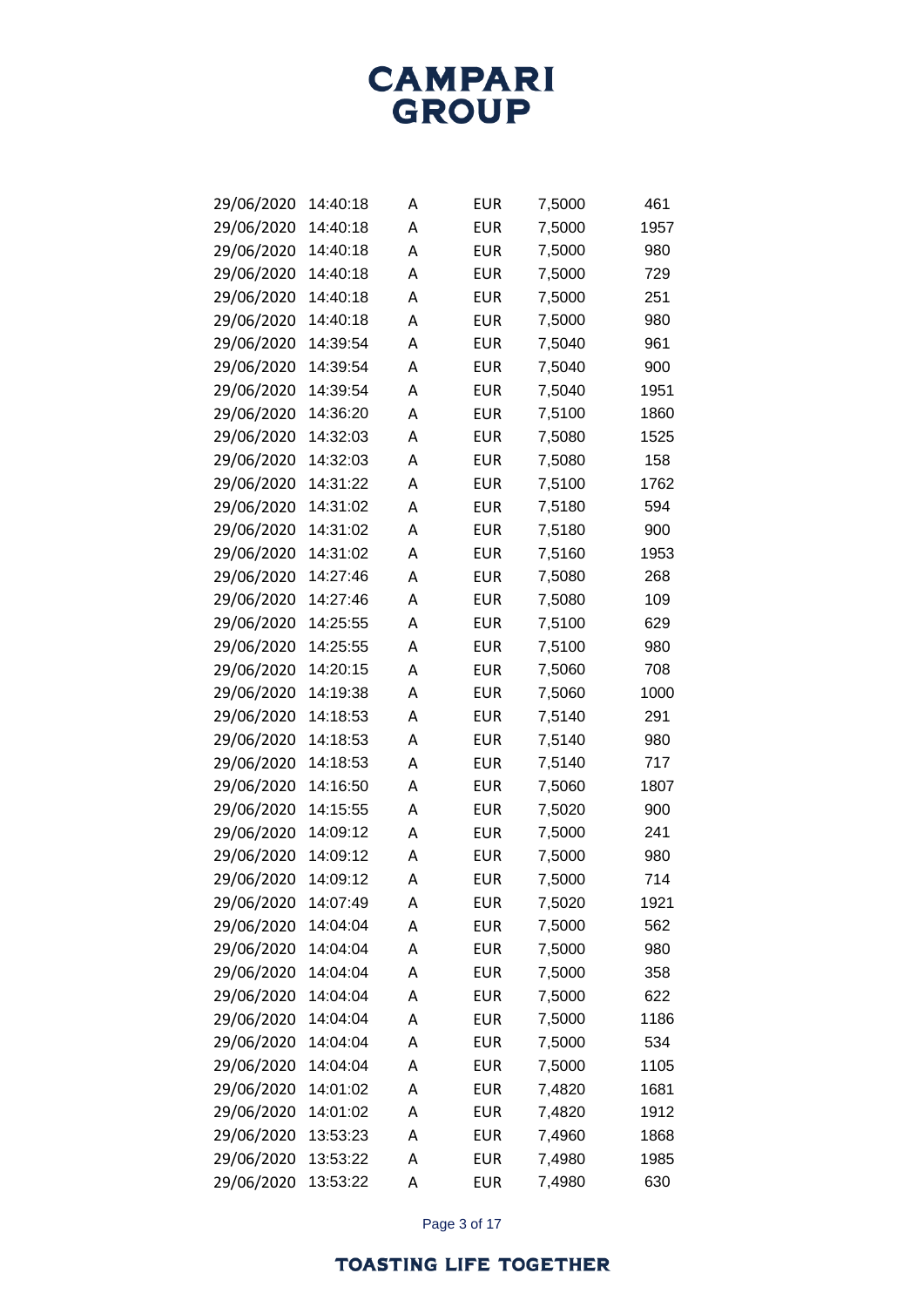| 29/06/2020 | 13:53:22 | А | EUR        | 7,4980 | 980  |
|------------|----------|---|------------|--------|------|
| 29/06/2020 | 13:53:22 | Α | EUR        | 7,4980 | 50   |
| 29/06/2020 | 13:53:22 | А | EUR        | 7,5000 | 548  |
| 29/06/2020 | 13:53:22 | A | EUR        | 7,5000 | 1291 |
| 29/06/2020 | 13:49:45 | А | EUR        | 7,5080 | 900  |
| 29/06/2020 | 13:49:45 | А | EUR        | 7,5080 | 97   |
| 29/06/2020 | 13:49:45 | А | EUR        | 7,5080 | 1754 |
| 29/06/2020 | 13:42:14 | A | EUR        | 7,4880 | 758  |
| 29/06/2020 | 13:42:14 | А | EUR        | 7,4880 | 980  |
| 29/06/2020 | 13:42:14 | А | EUR        | 7,4880 | 1684 |
| 29/06/2020 | 13:42:14 | А | EUR        | 7,4880 | 1952 |
| 29/06/2020 | 13:39:35 | A | EUR        | 7,4880 | 584  |
| 29/06/2020 | 13:39:35 | А | EUR        | 7,4880 | 1160 |
| 29/06/2020 | 13:39:20 | А | EUR        | 7,4900 | 1881 |
| 29/06/2020 | 13:37:02 | А | EUR        | 7,4980 | 1897 |
| 29/06/2020 | 13:37:02 | A | EUR        | 7,4980 | 1661 |
| 29/06/2020 | 13:34:59 | А | EUR        | 7,4960 | 1925 |
| 29/06/2020 | 13:34:50 | Α | EUR        | 7,5000 | 1764 |
| 29/06/2020 | 13:34:17 | Α | EUR        | 7,5100 | 797  |
| 29/06/2020 | 13:34:17 | A | EUR        | 7,5100 | 1102 |
| 29/06/2020 | 13:33:38 | А | EUR        | 7,5140 | 1603 |
| 29/06/2020 | 13:31:03 | Α | EUR        | 7,5060 | 468  |
| 29/06/2020 | 13:31:03 | Α | EUR        | 7,5060 | 1141 |
| 29/06/2020 | 13:23:01 | A | EUR        | 7,5000 | 385  |
| 29/06/2020 | 13:23:01 | А | EUR        | 7,5000 | 980  |
| 29/06/2020 | 13:23:01 | А | EUR        | 7,5000 | 570  |
| 29/06/2020 | 13:22:03 | А | EUR        | 7,5020 | 472  |
| 29/06/2020 | 13:22:03 | A | EUR        | 7,5020 | 96   |
| 29/06/2020 | 13:22:03 | А | EUR        | 7,5020 | 268  |
| 29/06/2020 | 13:21:03 | Α | EUR        | 7,5020 | 508  |
| 29/06/2020 | 13:21:03 | Α | <b>EUR</b> | 7,5020 | 442  |
| 29/06/2020 | 13:21:03 | Α | <b>EUR</b> | 7,5020 | 733  |
| 29/06/2020 | 13:20:16 | Α | <b>EUR</b> | 7,5020 | 1727 |
| 29/06/2020 | 13:11:47 | A | <b>EUR</b> | 7,4980 | 1632 |
| 29/06/2020 | 13:10:31 | А | <b>EUR</b> | 7,5000 | 1768 |
| 29/06/2020 | 13:10:31 | A | <b>EUR</b> | 7,5000 | 174  |
| 29/06/2020 | 13:10:31 | А | <b>EUR</b> | 7,5000 | 1503 |
| 29/06/2020 | 13:08:44 | A | <b>EUR</b> | 7,5060 | 1399 |
| 29/06/2020 | 13:08:44 | А | <b>EUR</b> | 7,5060 | 559  |
| 29/06/2020 | 13:06:26 | A | <b>EUR</b> | 7,5000 | 2073 |
| 29/06/2020 | 13:04:52 | А | <b>EUR</b> | 7,5000 | 532  |
| 29/06/2020 | 13:04:52 | Α | <b>EUR</b> | 7,5000 | 1294 |
| 29/06/2020 | 13:04:52 | А | <b>EUR</b> | 7,5000 | 840  |

Page 4 of 17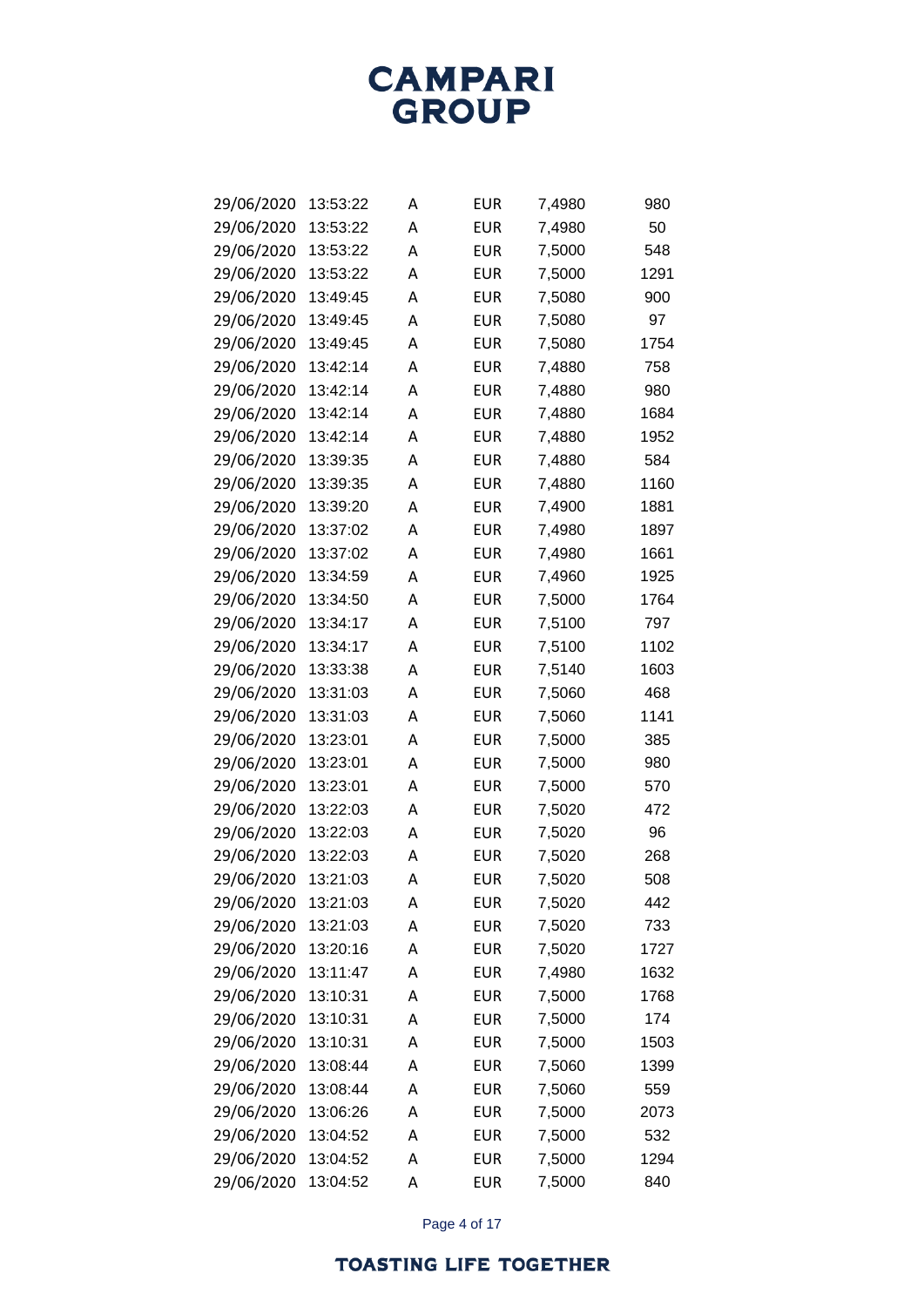

| 29/06/2020 | 13:04:52 | Α | EUR        | 7,5000 | 767  |
|------------|----------|---|------------|--------|------|
| 29/06/2020 | 13:04:52 | A | <b>EUR</b> | 7,5000 | 419  |
| 29/06/2020 | 13:04:52 | А | EUR        | 7,5000 | 1403 |
| 29/06/2020 | 13:04:52 | А | EUR        | 7,5000 | 1674 |
| 29/06/2020 | 13:04:52 | А | EUR        | 7,5000 | 510  |
| 29/06/2020 | 13:04:37 | A | EUR        | 7,5000 | 1400 |
| 29/06/2020 | 13:02:04 | А | EUR        | 7,5100 | 1748 |
| 29/06/2020 | 12:52:12 | A | EUR        | 7,5100 | 1346 |
| 29/06/2020 | 12:52:12 | A | EUR        | 7,5100 | 649  |
| 29/06/2020 | 12:52:10 | A | <b>EUR</b> | 7,5100 | 1819 |
| 29/06/2020 | 12:52:09 | А | EUR        | 7,5140 | 645  |
| 29/06/2020 | 12:52:09 | A | EUR        | 7,5120 | 1100 |
| 29/06/2020 | 12:52:09 | А | EUR        | 7,5100 | 12   |
| 29/06/2020 | 12:52:09 | A | <b>EUR</b> | 7,5120 | 218  |
| 29/06/2020 | 12:52:09 | А | <b>EUR</b> | 7,5120 | 1540 |
| 29/06/2020 | 12:45:27 | A | EUR        | 7,5100 | 11   |
| 29/06/2020 | 12:34:50 | A | EUR        | 7,5020 | 1400 |
| 29/06/2020 | 12:32:11 | A | EUR        | 7,5040 | 1100 |
| 29/06/2020 | 12:28:18 | Α | <b>EUR</b> | 7,5060 | 1668 |
| 29/06/2020 | 12:17:00 | A | EUR        | 7,4960 | 211  |
| 29/06/2020 | 12:16:52 | A | EUR        | 7,4960 | 779  |
| 29/06/2020 | 12:16:52 | A | EUR        | 7,4960 | 727  |
| 29/06/2020 | 12:16:52 | Α | <b>EUR</b> | 7,4960 | 1272 |
| 29/06/2020 | 12:16:52 | A | EUR        | 7,4960 | 661  |
| 29/06/2020 | 12:15:55 | A | EUR        | 7,4980 | 1698 |
| 29/06/2020 | 12:15:55 | A | <b>EUR</b> | 7,4980 | 1863 |
| 29/06/2020 | 12:09:11 | Α | <b>EUR</b> | 7,4940 | 100  |
| 29/06/2020 | 12:01:40 | A | <b>EUR</b> | 7,4920 | 1863 |
| 29/06/2020 | 12:01:40 | A | EUR        | 7,4900 | 1743 |
| 29/06/2020 | 12:00:27 | A | <b>EUR</b> | 7,4940 | 1625 |
| 29/06/2020 | 12:00:27 | Α | <b>EUR</b> | 7,4940 | 261  |
| 29/06/2020 | 12:00:27 | A | <b>EUR</b> | 7,4940 | 1933 |
| 29/06/2020 | 11:58:28 | A | <b>EUR</b> | 7,4840 | 85   |
| 29/06/2020 | 11:58:28 | А | <b>EUR</b> | 7,4840 | 215  |
| 29/06/2020 | 11:54:00 | А | <b>EUR</b> | 7,4900 | 1100 |
| 29/06/2020 | 11:54:00 | А | <b>EUR</b> | 7,4900 | 1200 |
| 29/06/2020 | 11:53:50 | А | <b>EUR</b> | 7,4900 | 1100 |
| 29/06/2020 | 11:53:50 | А | <b>EUR</b> | 7,4900 | 1100 |
| 29/06/2020 | 11:52:04 | А | <b>EUR</b> | 7,4900 | 1000 |
| 29/06/2020 | 11:48:36 | А | <b>EUR</b> | 7,4960 | 840  |
| 29/06/2020 | 11:48:36 | А | <b>EUR</b> | 7,4960 | 909  |
| 29/06/2020 | 11:45:00 | Α | <b>EUR</b> | 7,4980 | 404  |
| 29/06/2020 | 11:45:00 | Α | <b>EUR</b> | 7,4980 | 1478 |

Page 5 of 17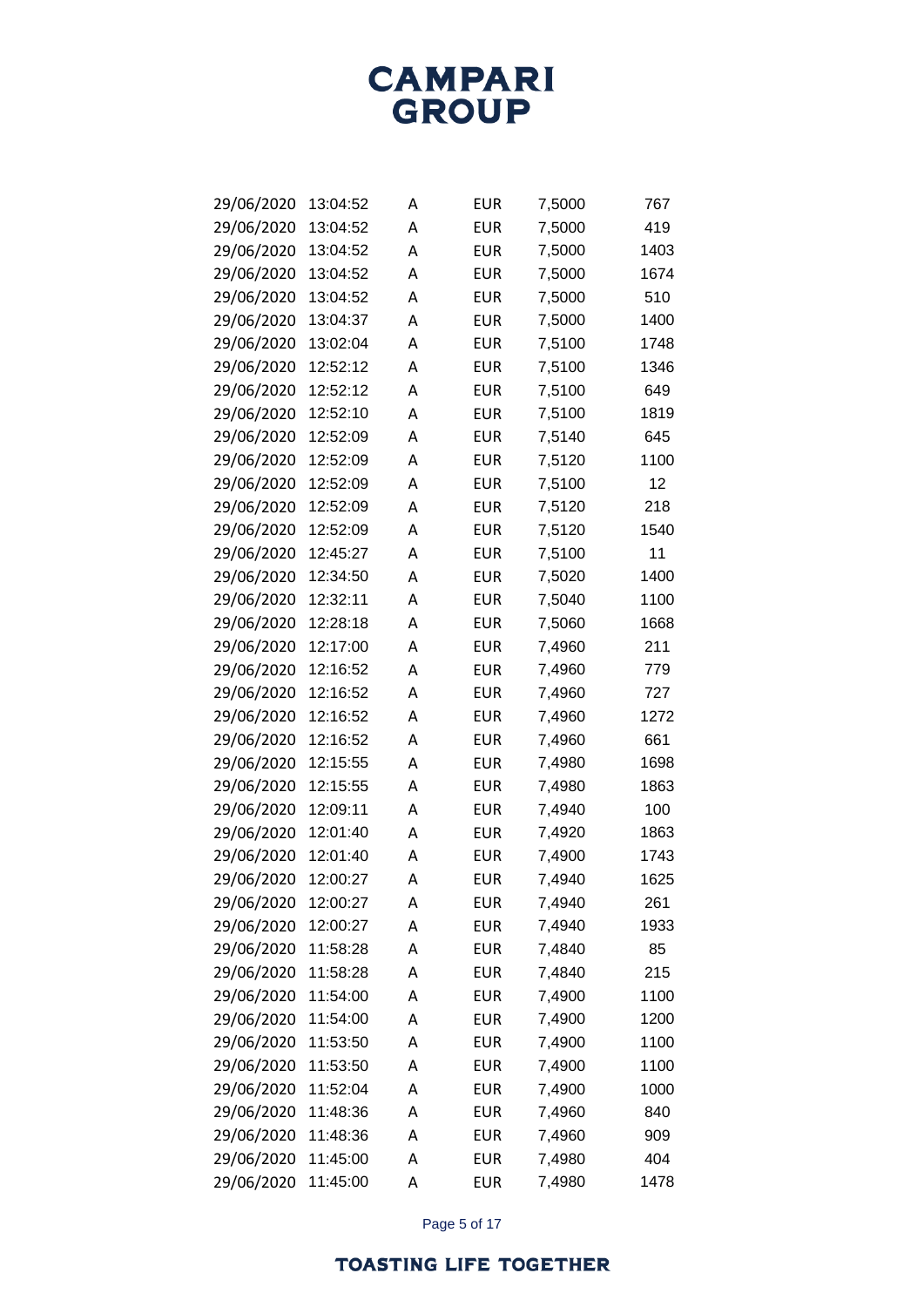**CAMPARI**<br>GROUP

| 29/06/2020 | 11:38:59 | А | EUR        | 7,5000 | 1805 |
|------------|----------|---|------------|--------|------|
| 29/06/2020 | 11:38:59 | А | EUR        | 7,5000 | 1692 |
| 29/06/2020 | 11:37:14 | Α | <b>EUR</b> | 7,4980 | 1841 |
| 29/06/2020 | 11:37:14 | A | EUR        | 7,5000 | 1689 |
| 29/06/2020 | 11:37:14 | A | EUR        | 7,5020 | 1819 |
| 29/06/2020 | 11:34:53 | А | EUR        | 7,4920 | 1631 |
| 29/06/2020 | 11:34:53 | Α | <b>EUR</b> | 7,4920 | 29   |
| 29/06/2020 | 11:32:58 | А | EUR        | 7,4940 | 1796 |
| 29/06/2020 | 11:28:40 | A | EUR        | 7,4880 | 1943 |
| 29/06/2020 | 11:27:17 | A | EUR        | 7,4920 | 1264 |
| 29/06/2020 | 11:27:17 | A | <b>EUR</b> | 7,4920 | 431  |
| 29/06/2020 | 11:24:06 | А | EUR        | 7,4960 | 922  |
| 29/06/2020 | 11:24:06 | A | EUR        | 7,4960 | 1015 |
| 29/06/2020 | 11:19:19 | A | EUR        | 7,4960 | 1082 |
| 29/06/2020 | 11:19:19 | A | <b>EUR</b> | 7,4960 | 611  |
| 29/06/2020 | 11:19:17 | Α | <b>EUR</b> | 7,5000 | 1200 |
| 29/06/2020 | 11:13:01 | A | EUR        | 7,4920 | 265  |
| 29/06/2020 | 11:13:01 | Α | EUR        | 7,4920 | 422  |
| 29/06/2020 | 11:13:01 | A | EUR        | 7,4920 | 1000 |
| 29/06/2020 | 11:09:35 | Α | <b>EUR</b> | 7,5040 | 1622 |
| 29/06/2020 | 11:09:35 | A | EUR        | 7,5040 | 311  |
| 29/06/2020 | 11:06:15 | Α | EUR        | 7,4980 | 1641 |
| 29/06/2020 | 11:03:46 | A | EUR        | 7,4960 | 980  |
| 29/06/2020 | 11:03:46 | Α | <b>EUR</b> | 7,4960 | 827  |
| 29/06/2020 | 11:03:14 | A | EUR        | 7,4980 | 1341 |
| 29/06/2020 | 11:03:14 | A | EUR        | 7,4980 | 501  |
| 29/06/2020 | 11:03:13 | A | EUR        | 7,5000 | 1795 |
| 29/06/2020 | 11:03:13 | Α | EUR        | 7,5000 | 1747 |
| 29/06/2020 | 11:03:11 | A | EUR        | 7,5020 | 1709 |
| 29/06/2020 | 11:01:48 | Α | EUR        | 7,5000 | 1818 |
| 29/06/2020 | 11:01:48 | Α | <b>EUR</b> | 7,5000 | 1120 |
| 29/06/2020 | 11:01:47 | Α | <b>EUR</b> | 7,5000 | 832  |
| 29/06/2020 | 11:01:47 | Α | <b>EUR</b> | 7,5000 | 1785 |
| 29/06/2020 | 11:01:47 | A | <b>EUR</b> | 7,5000 | 20   |
| 29/06/2020 | 11:01:47 | А | <b>EUR</b> | 7,5000 | 1806 |
| 29/06/2020 | 11:01:47 | Α | <b>EUR</b> | 7,5000 | 1950 |
| 29/06/2020 | 11:01:44 | А | <b>EUR</b> | 7,5060 | 882  |
| 29/06/2020 | 11:01:44 | A | <b>EUR</b> | 7,5060 | 736  |
| 29/06/2020 | 11:01:44 | А | <b>EUR</b> | 7,5100 | 1752 |
| 29/06/2020 | 11:01:44 | A | <b>EUR</b> | 7,5100 | 1628 |
| 29/06/2020 | 11:01:44 | А | <b>EUR</b> | 7,5100 | 1982 |
| 29/06/2020 | 10:57:30 | A | <b>EUR</b> | 7,5240 | 37   |
| 29/06/2020 | 10:57:30 | Α | <b>EUR</b> | 7,5240 | 980  |

Page 6 of 17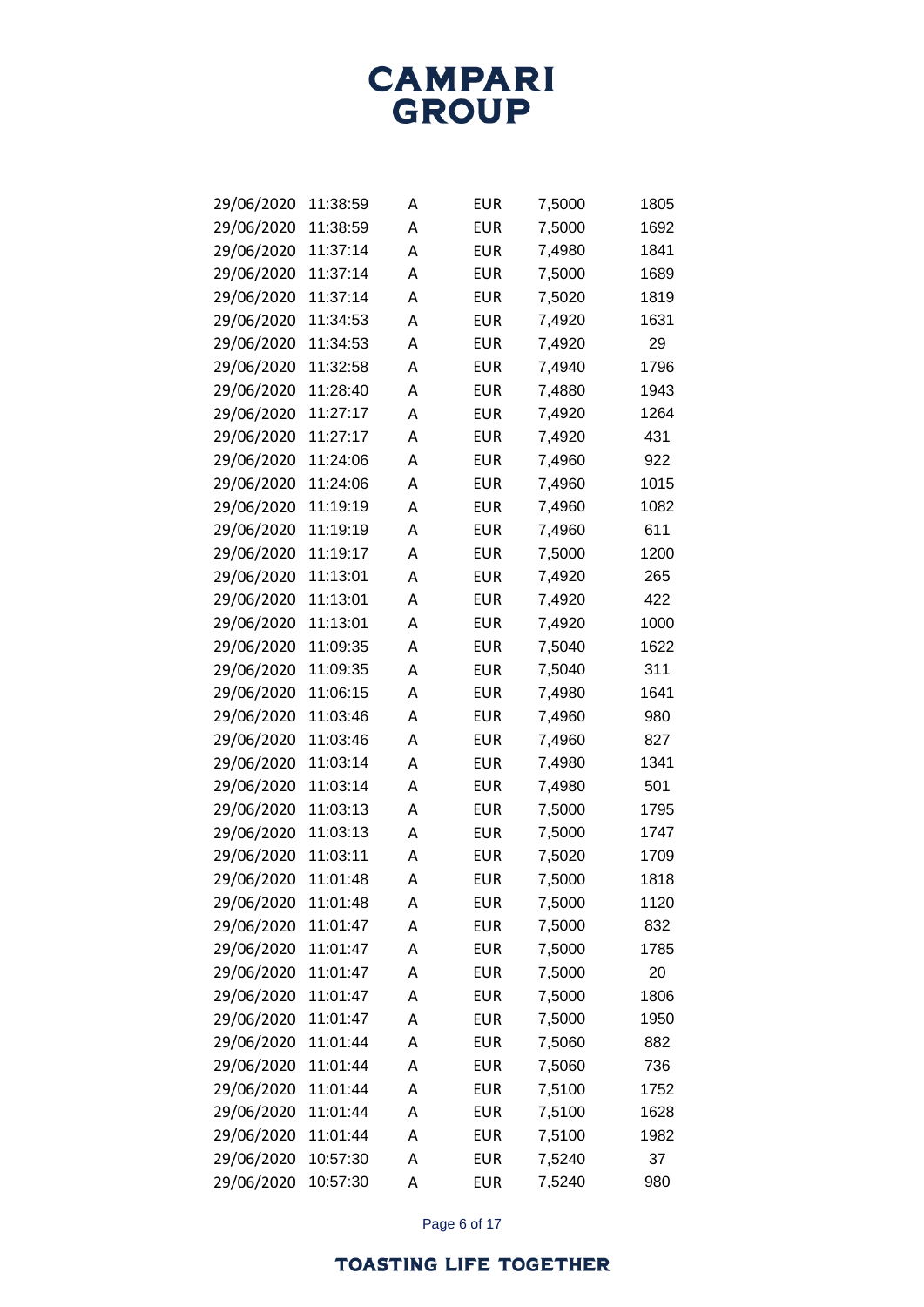| 29/06/2020 | 10:57:30 | А | <b>EUR</b> | 7,5240 | 908  |
|------------|----------|---|------------|--------|------|
| 29/06/2020 | 10:47:48 | A | EUR        | 7,5300 | 837  |
| 29/06/2020 | 10:47:48 | A | EUR        | 7,5300 | 979  |
| 29/06/2020 | 10:30:04 | A | EUR        | 7,5100 | 1948 |
| 29/06/2020 | 10:30:04 | A | EUR        | 7,5100 | 1112 |
| 29/06/2020 | 10:29:15 | A | EUR        | 7,5140 | 1767 |
| 29/06/2020 | 10:21:25 | A | EUR        | 7,5100 | 42   |
| 29/06/2020 | 10:21:25 | A | EUR        | 7,5100 | 741  |
| 29/06/2020 | 10:21:25 | A | <b>EUR</b> | 7,5100 | 639  |
| 29/06/2020 | 10:19:17 | A | <b>EUR</b> | 7,5100 | 720  |
| 29/06/2020 | 10:19:17 | A | EUR        | 7,5100 | 242  |
| 29/06/2020 | 10:19:17 | A | EUR        | 7,5100 | 1940 |
| 29/06/2020 | 10:07:10 | A | EUR        | 7,4980 | 1690 |
| 29/06/2020 | 10:06:37 | A | EUR        | 7,5000 | 1774 |
| 29/06/2020 | 10:06:01 | A | <b>EUR</b> | 7,5080 | 1772 |
| 29/06/2020 | 09:58:11 | A | <b>EUR</b> | 7,4980 | 580  |
| 29/06/2020 | 09:55:30 | A | EUR        | 7,4960 | 70   |
| 29/06/2020 | 09:55:29 | A | EUR        | 7,4960 | 518  |
| 29/06/2020 | 09:55:29 | A | EUR        | 7,4960 | 1092 |
| 29/06/2020 | 09:55:04 | Α | <b>EUR</b> | 7,5000 | 119  |
| 29/06/2020 | 09:55:04 | A | EUR        | 7,5000 | 1496 |
| 29/06/2020 | 09:55:01 | A | EUR        | 7,5040 | 1125 |
| 29/06/2020 | 09:55:01 | A | EUR        | 7,5040 | 671  |
| 29/06/2020 | 09:52:50 | Α | <b>EUR</b> | 7,5040 | 945  |
| 29/06/2020 | 09:52:50 | A | EUR        | 7,5040 | 42   |
| 29/06/2020 | 09:52:50 | A | EUR        | 7,5040 | 980  |
| 29/06/2020 | 09:44:14 | A | EUR        | 7,5000 | 721  |
| 29/06/2020 | 09:44:14 | A | <b>EUR</b> | 7,5000 | 980  |
| 29/06/2020 | 09:43:44 | A | EUR        | 7,5020 | 1842 |
| 29/06/2020 | 09:40:45 | А | EUR        | 7,5020 | 1795 |
| 29/06/2020 | 09:40:45 | А | <b>EUR</b> | 7,5000 | 1648 |
| 29/06/2020 | 09:40:45 | Α | <b>EUR</b> | 7,5040 | 1643 |
| 29/06/2020 | 09:35:10 | Α | <b>EUR</b> | 7,4880 | 1870 |
| 29/06/2020 | 09:34:50 | Α | <b>EUR</b> | 7,4920 | 1648 |
| 29/06/2020 | 09:34:50 | Α | <b>EUR</b> | 7,4920 | 1648 |
| 29/06/2020 | 09:32:48 | Α | <b>EUR</b> | 7,5000 | 1649 |
| 29/06/2020 | 09:32:47 | Α | <b>EUR</b> | 7,5000 | 837  |
| 29/06/2020 | 09:32:47 | Α | <b>EUR</b> | 7,5000 | 175  |
| 29/06/2020 | 09:32:47 | Α | <b>EUR</b> | 7,5040 | 1987 |
| 29/06/2020 | 09:31:21 | Α | <b>EUR</b> | 7,4980 | 1902 |
| 29/06/2020 | 09:31:21 | А | <b>EUR</b> | 7,4980 | 1731 |
| 29/06/2020 | 09:31:21 | Α | <b>EUR</b> | 7,4980 | 1940 |
| 29/06/2020 | 09:24:30 | Α | <b>EUR</b> | 7,4480 | 1876 |

Page 7 of 17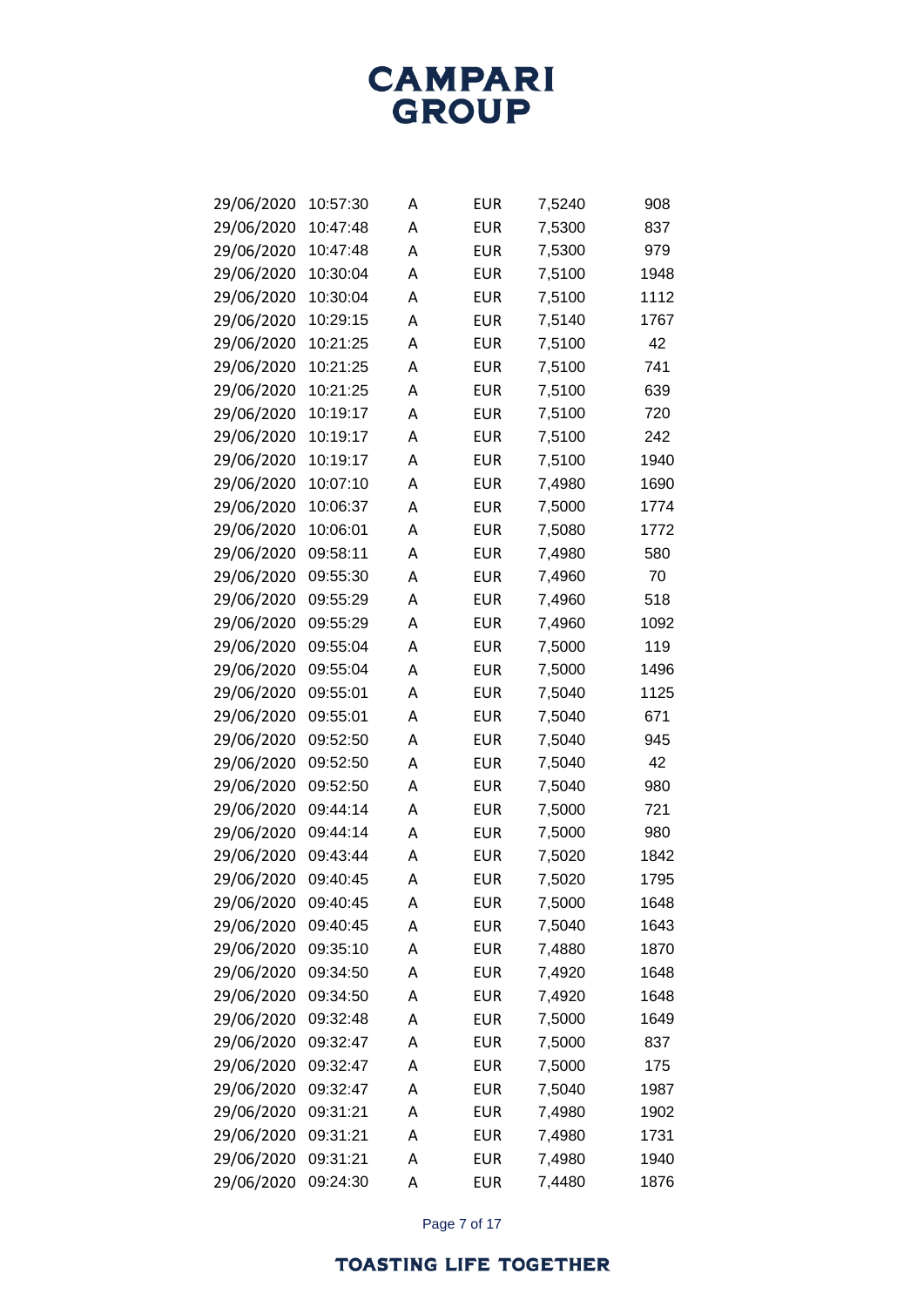

| 29/06/2020 | 09:17:26 | А | <b>EUR</b> | 7,4540 | 1100 |
|------------|----------|---|------------|--------|------|
| 29/06/2020 | 09:08:12 | Α | EUR        | 7,4780 | 1916 |
| 29/06/2020 | 09:01:29 | A | EUR        | 7,5040 | 900  |
| 29/06/2020 | 09:00:00 | A | EUR        | 7,5120 | 857  |
| 29/06/2020 | 09:00:00 | A | EUR        | 7,5120 | 774  |
| 29/06/2020 | 08:46:44 | Α | EUR        | 7,5500 | 1980 |
| 29/06/2020 | 08:39:59 | A | EUR        | 7,5760 | 1915 |
| 29/06/2020 | 08:31:29 | A | EUR        | 7,5760 | 755  |
| 29/06/2020 | 08:31:29 | A | EUR        | 7,5740 | 1100 |
| 29/06/2020 | 08:31:29 | A | EUR        | 7,5760 | 1865 |
| 29/06/2020 | 08:19:21 | A | EUR        | 7,5340 | 90   |
| 29/06/2020 | 08:19:21 | A | EUR        | 7,5340 | 980  |
| 29/06/2020 | 08:19:21 | A | EUR        | 7,5340 | 799  |
| 30/06/2020 | 16:23:33 | A | EUR        | 7,5080 | 1488 |
| 30/06/2020 | 16:23:33 | A | <b>EUR</b> | 7,5080 | 663  |
| 30/06/2020 | 16:23:33 | A | EUR        | 7,5080 | 237  |
| 30/06/2020 | 16:23:33 | A | EUR        | 7,5080 | 1157 |
| 30/06/2020 | 16:23:33 | A | EUR        | 7,5080 | 1765 |
| 30/06/2020 | 16:21:17 | A | EUR        | 7,5060 | 150  |
| 30/06/2020 | 16:21:17 | A | EUR        | 7,5060 | 13   |
| 30/06/2020 | 16:20:37 | A | EUR        | 7,5040 | 278  |
| 30/06/2020 | 16:20:37 | A | EUR        | 7,5040 | 123  |
| 30/06/2020 | 16:20:37 | Α | EUR        | 7,5040 | 63   |
| 30/06/2020 | 16:20:37 | A | EUR        | 7,5040 | 642  |
| 30/06/2020 | 16:20:37 | A | EUR        | 7,5040 | 74   |
| 30/06/2020 | 16:20:21 | A | EUR        | 7,5040 | 391  |
| 30/06/2020 | 16:18:46 | A | EUR        | 7,5100 | 613  |
| 30/06/2020 | 16:18:46 | A | EUR        | 7,5100 | 1969 |
| 30/06/2020 | 16:18:46 | Α | <b>EUR</b> | 7,5100 | 900  |
| 30/06/2020 | 16:18:46 | Α | <b>EUR</b> | 7,5100 | 245  |
| 30/06/2020 | 16:16:06 | А | <b>EUR</b> | 7,5060 | 1691 |
| 30/06/2020 | 16:15:34 | Α | <b>EUR</b> | 7,5100 | 1613 |
| 30/06/2020 | 16:15:32 | Α | <b>EUR</b> | 7,5120 | 1274 |
| 30/06/2020 | 16:15:32 | A | <b>EUR</b> | 7,5120 | 602  |
| 30/06/2020 | 16:14:17 | Α | <b>EUR</b> | 7,5120 | 453  |
| 30/06/2020 | 16:14:17 | A | <b>EUR</b> | 7,5120 | 398  |
| 30/06/2020 | 16:11:23 | A | <b>EUR</b> | 7,5080 | 1604 |
| 30/06/2020 | 16:10:36 | A | <b>EUR</b> | 7,5080 | 43   |
| 30/06/2020 | 16:08:26 | Α | <b>EUR</b> | 7,5100 | 1704 |
| 30/06/2020 | 16:08:26 | Α | <b>EUR</b> | 7,5100 | 1823 |
| 30/06/2020 | 16:06:20 | А | <b>EUR</b> | 7,5100 | 2451 |
| 30/06/2020 | 16:06:20 | Α | <b>EUR</b> | 7,5100 | 1869 |
| 30/06/2020 | 16:06:20 | А | <b>EUR</b> | 7,5100 | 1856 |

Page 8 of 17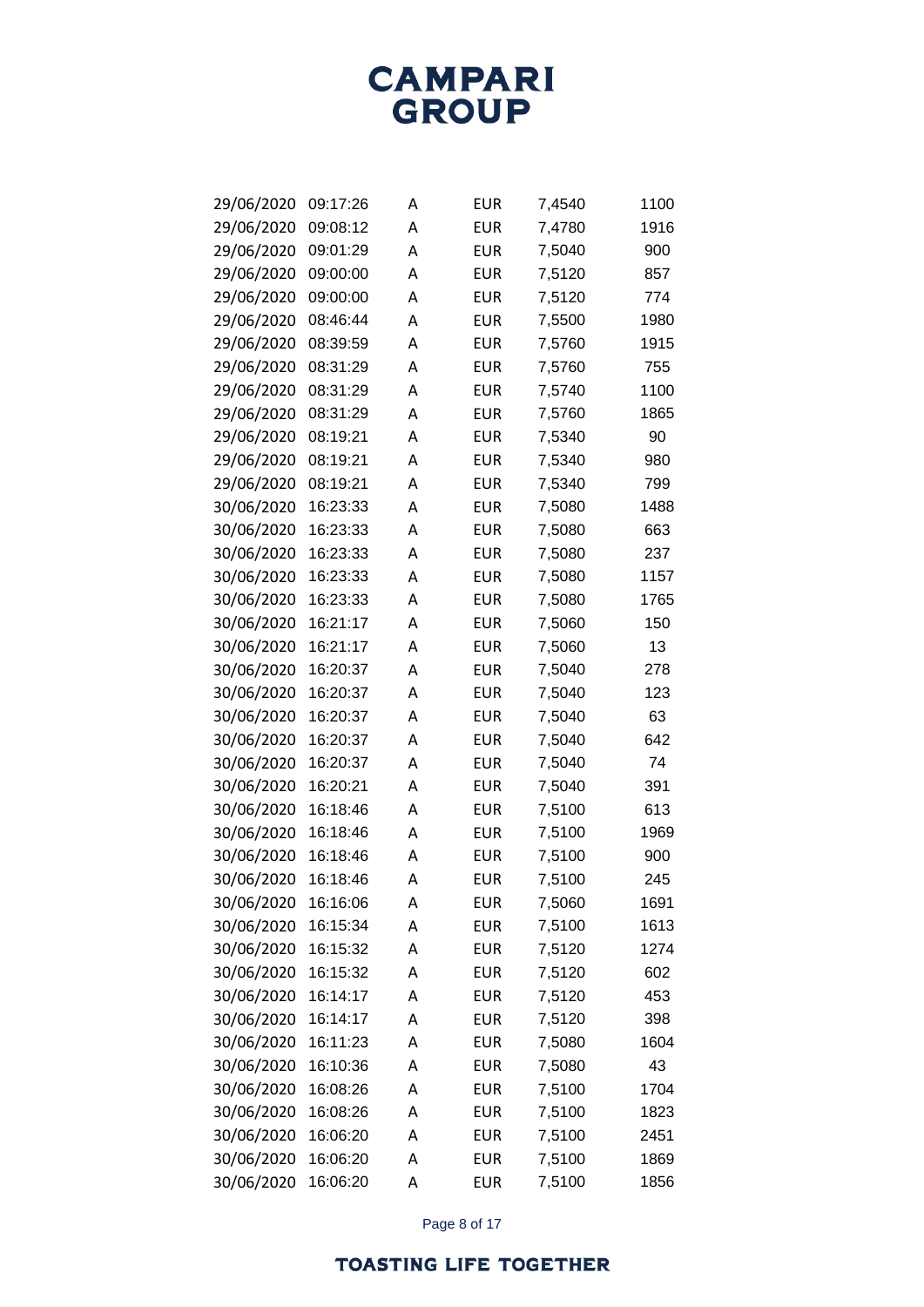

| 30/06/2020 | 16:06:20 | A | EUR        | 7,5100 | 1863 |
|------------|----------|---|------------|--------|------|
| 30/06/2020 | 16:06:06 | A | EUR        | 7,5120 | 1803 |
| 30/06/2020 | 16:05:59 | A | <b>EUR</b> | 7,5140 | 1785 |
| 30/06/2020 | 16:02:40 | A | <b>EUR</b> | 7,5160 | 179  |
| 30/06/2020 | 16:02:40 | A | <b>EUR</b> | 7,5160 | 1607 |
| 30/06/2020 | 16:02:40 | A | EUR        | 7,5160 | 353  |
| 30/06/2020 | 16:02:40 | A | <b>EUR</b> | 7,5160 | 1477 |
| 30/06/2020 | 16:00:18 | A | <b>EUR</b> | 7,5160 | 1613 |
| 30/06/2020 | 15:57:41 | A | <b>EUR</b> | 7,5180 | 46   |
| 30/06/2020 | 15:57:41 | A | <b>EUR</b> | 7,5180 | 1927 |
| 30/06/2020 | 15:57:41 | A | <b>EUR</b> | 7,5200 | 1715 |
| 30/06/2020 | 15:53:57 | А | <b>EUR</b> | 7,5200 | 255  |
| 30/06/2020 | 15:53:56 | A | <b>EUR</b> | 7,5200 | 1600 |
| 30/06/2020 | 15:53:56 | Α | <b>EUR</b> | 7,5200 | 107  |
| 30/06/2020 | 15:53:56 | A | <b>EUR</b> | 7,5220 | 802  |
| 30/06/2020 | 15:53:56 | A | <b>EUR</b> | 7,5220 | 801  |
| 30/06/2020 | 15:53:33 | A | <b>EUR</b> | 7,5240 | 1832 |
| 30/06/2020 | 15:50:32 | Α | <b>EUR</b> | 7,5160 | 1820 |
| 30/06/2020 | 15:50:21 | Α | <b>EUR</b> | 7,5180 | 37   |
| 30/06/2020 | 15:50:21 | Α | <b>EUR</b> | 7,5180 | 1263 |
| 30/06/2020 | 15:50:21 | A | <b>EUR</b> | 7,5180 | 411  |
| 30/06/2020 | 15:50:21 | Α | <b>EUR</b> | 7,5200 | 793  |
| 30/06/2020 | 15:50:21 | Α | <b>EUR</b> | 7,5200 | 1172 |
| 30/06/2020 | 15:42:56 | Α | <b>EUR</b> | 7,5060 | 1132 |
| 30/06/2020 | 15:42:56 | A | <b>EUR</b> | 7,5060 | 609  |
| 30/06/2020 | 15:42:56 | Α | <b>EUR</b> | 7,5060 | 1553 |
| 30/06/2020 | 15:42:56 | Α | <b>EUR</b> | 7,5060 | 84   |
| 30/06/2020 | 15:42:54 | Α | <b>EUR</b> | 7,5080 | 1019 |
| 30/06/2020 | 15:42:54 | A | <b>EUR</b> | 7,5080 | 707  |
| 30/06/2020 | 15:42:26 | Α | <b>EUR</b> | 7,5100 | 900  |
| 30/06/2020 | 15:37:42 | Α | <b>EUR</b> | 7,5100 | 1753 |
| 30/06/2020 | 15:37:40 | Α | <b>EUR</b> | 7,5160 | 1851 |
| 30/06/2020 | 15:35:02 | А | <b>EUR</b> | 7,5140 | 1779 |
| 30/06/2020 | 15:34:47 | A | <b>EUR</b> | 7,5100 | 44   |
| 30/06/2020 | 15:34:47 | А | <b>EUR</b> | 7,5100 | 109  |
| 30/06/2020 | 15:34:47 | А | <b>EUR</b> | 7,5100 | 265  |
| 30/06/2020 | 15:34:47 | А | <b>EUR</b> | 7,5100 | 117  |
| 30/06/2020 | 15:32:57 | А | <b>EUR</b> | 7,5100 | 799  |
| 30/06/2020 | 15:32:57 | А | <b>EUR</b> | 7,5100 | 838  |
| 30/06/2020 | 15:30:51 | А | <b>EUR</b> | 7,5060 | 1620 |
| 30/06/2020 | 15:30:26 | А | <b>EUR</b> | 7,5060 | 302  |
| 30/06/2020 | 15:30:23 | А | <b>EUR</b> | 7,5060 | 378  |
| 30/06/2020 | 15:30:11 | Α | <b>EUR</b> | 7,5100 | 1759 |

Page 9 of 17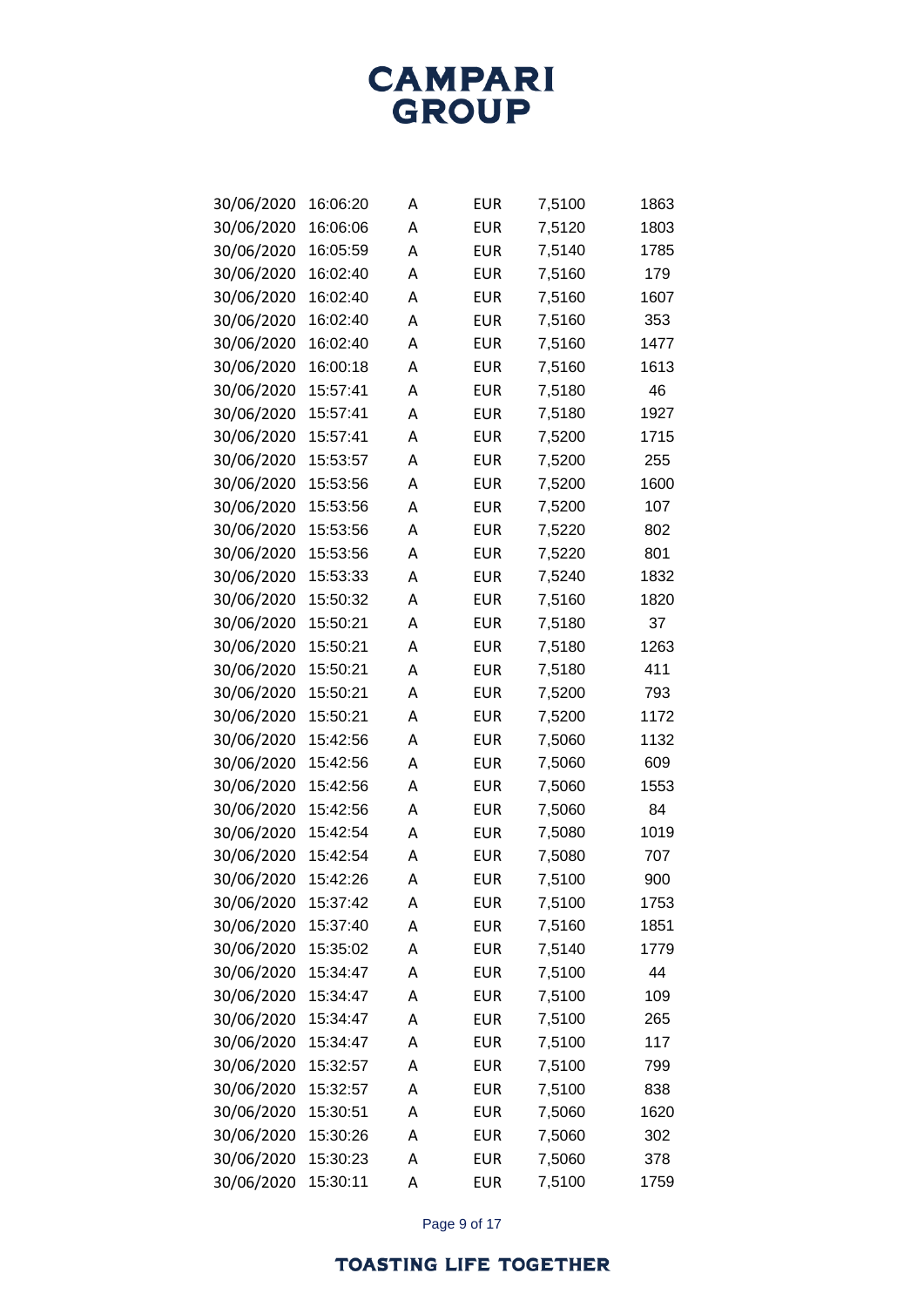

| 30/06/2020 | 15:30:11 | A | EUR        | 7,5140 | 1859 |
|------------|----------|---|------------|--------|------|
| 30/06/2020 | 15:30:11 | A | <b>EUR</b> | 7,5100 | 1789 |
| 30/06/2020 | 15:29:24 | A | EUR        | 7,5200 | 1898 |
| 30/06/2020 | 15:27:14 | A | EUR        | 7,5320 | 1100 |
| 30/06/2020 | 15:25:03 | A | <b>EUR</b> | 7,5360 | 751  |
| 30/06/2020 | 15:25:03 | A | EUR        | 7,5360 | 1178 |
| 30/06/2020 | 15:22:02 | A | <b>EUR</b> | 7,5200 | 1686 |
| 30/06/2020 | 15:22:02 | A | <b>EUR</b> | 7,5200 | 1638 |
| 30/06/2020 | 15:16:58 | A | <b>EUR</b> | 7,5200 | 1400 |
| 30/06/2020 | 15:16:58 | A | <b>EUR</b> | 7,5200 | 1926 |
| 30/06/2020 | 15:13:19 | A | <b>EUR</b> | 7,5240 | 1000 |
| 30/06/2020 | 15:13:19 | А | <b>EUR</b> | 7,5260 | 724  |
| 30/06/2020 | 15:13:19 | A | <b>EUR</b> | 7,5240 | 1747 |
| 30/06/2020 | 15:09:06 | A | <b>EUR</b> | 7,5280 | 348  |
| 30/06/2020 | 15:09:06 | A | <b>EUR</b> | 7,5280 | 1179 |
| 30/06/2020 | 15:09:06 | Α | <b>EUR</b> | 7,5280 | 94   |
| 30/06/2020 | 15:03:54 | A | <b>EUR</b> | 7,5200 | 1677 |
| 30/06/2020 | 14:58:42 | Α | <b>EUR</b> | 7,5100 | 751  |
| 30/06/2020 | 14:58:42 | Α | <b>EUR</b> | 7,5100 | 1218 |
| 30/06/2020 | 14:58:42 | Α | <b>EUR</b> | 7,5100 | 742  |
| 30/06/2020 | 14:58:42 | A | <b>EUR</b> | 7,5100 | 1000 |
| 30/06/2020 | 14:58:42 | Α | <b>EUR</b> | 7,5100 | 1780 |
| 30/06/2020 | 14:57:38 | Α | <b>EUR</b> | 7,5140 | 517  |
| 30/06/2020 | 14:57:38 | Α | <b>EUR</b> | 7,5140 | 800  |
| 30/06/2020 | 14:57:38 | A | <b>EUR</b> | 7,5120 | 650  |
| 30/06/2020 | 14:57:38 | Α | <b>EUR</b> | 7,5120 | 1788 |
| 30/06/2020 | 14:53:35 | Α | <b>EUR</b> | 7,5200 | 603  |
| 30/06/2020 | 14:53:35 | Α | <b>EUR</b> | 7,5200 | 900  |
| 30/06/2020 | 14:49:48 | A | <b>EUR</b> | 7,5180 | 1744 |
| 30/06/2020 | 14:47:51 | Α | <b>EUR</b> | 7,5220 | 1035 |
| 30/06/2020 | 14:47:51 | Α | <b>EUR</b> | 7,5220 | 700  |
| 30/06/2020 | 14:44:32 | Α | <b>EUR</b> | 7,5080 | 1763 |
| 30/06/2020 | 14:42:00 | А | <b>EUR</b> | 7,5100 | 1864 |
| 30/06/2020 | 14:42:00 | А | <b>EUR</b> | 7,5120 | 1948 |
| 30/06/2020 | 14:42:00 | А | <b>EUR</b> | 7,5120 | 164  |
| 30/06/2020 | 14:42:00 | А | <b>EUR</b> | 7,5120 | 1599 |
| 30/06/2020 | 14:36:03 | А | <b>EUR</b> | 7,4940 | 1100 |
| 30/06/2020 | 14:36:03 | А | <b>EUR</b> | 7,4980 | 1610 |
| 30/06/2020 | 14:36:03 | А | <b>EUR</b> | 7,4980 | 1657 |
| 30/06/2020 | 14:36:03 | А | <b>EUR</b> | 7,4980 | 1769 |
| 30/06/2020 | 14:36:03 | А | <b>EUR</b> | 7,4980 | 219  |
| 30/06/2020 | 14:34:08 | А | <b>EUR</b> | 7,4960 | 597  |
| 30/06/2020 | 14:31:33 | Α | <b>EUR</b> | 7,4900 | 762  |

Page 10 of 17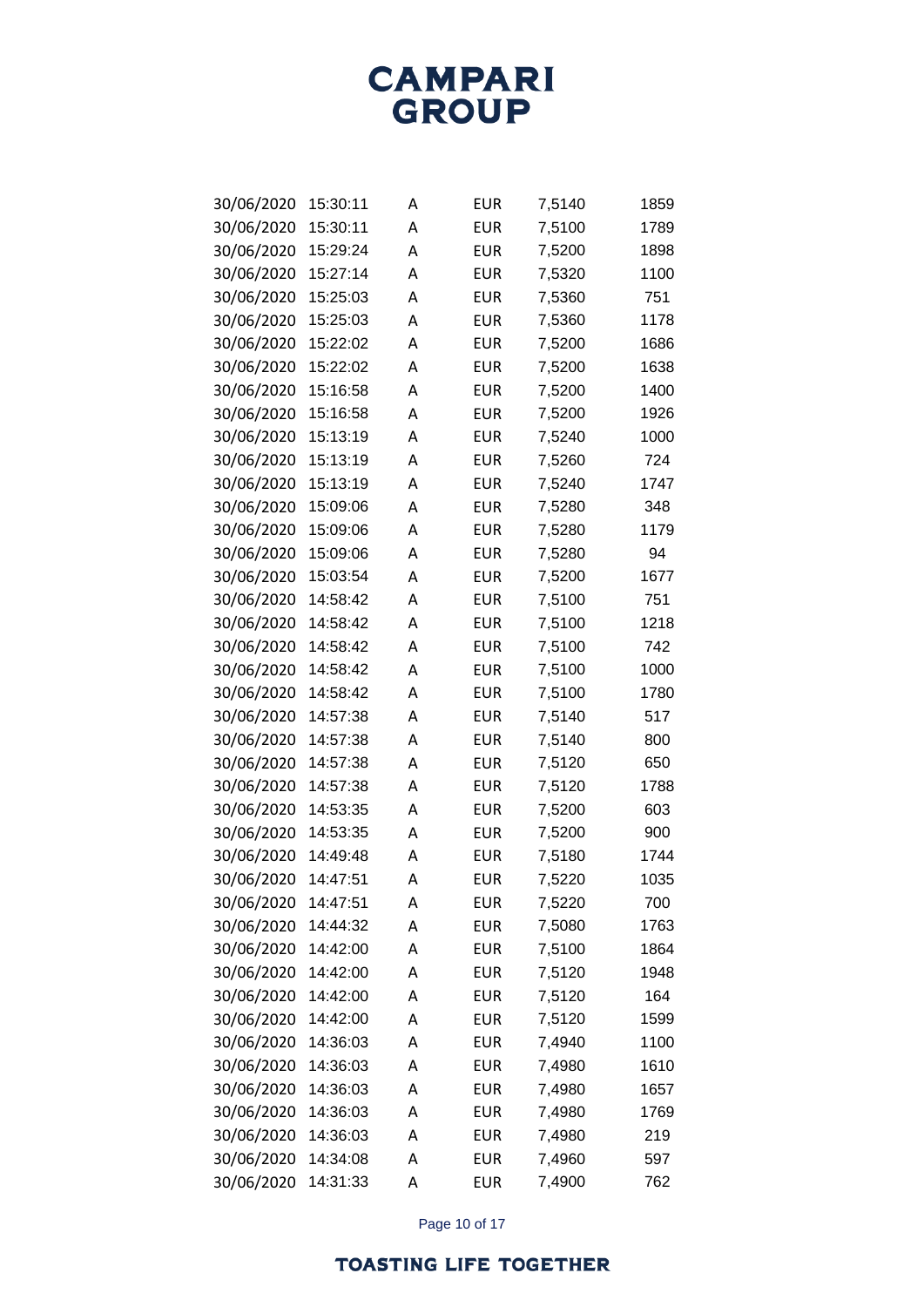**CAMPARI**<br>GROUP

| 30/06/2020 | 14:31:33 | А | EUR        | 7,4900 | 338  |
|------------|----------|---|------------|--------|------|
| 30/06/2020 | 14:31:33 | А | EUR        | 7,4880 | 1200 |
| 30/06/2020 | 14:31:33 | Α | EUR        | 7,4880 | 1875 |
| 30/06/2020 | 14:31:32 | А | EUR        | 7,4900 | 1913 |
| 30/06/2020 | 14:31:32 | A | EUR        | 7,4920 | 593  |
| 30/06/2020 | 14:31:32 | А | EUR        | 7,4920 | 10   |
| 30/06/2020 | 14:31:32 | Α | EUR        | 7,4920 | 1846 |
| 30/06/2020 | 14:31:32 | А | EUR        | 7,4920 | 872  |
| 30/06/2020 | 14:31:32 | A | <b>EUR</b> | 7,4920 | 1200 |
| 30/06/2020 | 14:31:32 | А | EUR        | 7,4920 | 872  |
| 30/06/2020 | 14:31:32 | Α | EUR        | 7,4920 | 974  |
| 30/06/2020 | 14:20:08 | А | EUR        | 7,4700 | 1830 |
| 30/06/2020 | 14:20:08 | A | EUR        | 7,4700 | 167  |
| 30/06/2020 | 14:20:08 | А | EUR        | 7,4700 | 1621 |
| 30/06/2020 | 14:19:23 | А | EUR        | 7,4720 | 1770 |
| 30/06/2020 | 14:19:17 | А | <b>EUR</b> | 7,4760 | 445  |
| 30/06/2020 | 14:19:17 | А | EUR        | 7,4760 | 1366 |
| 30/06/2020 | 14:19:17 | А | EUR        | 7,4760 | 1767 |
| 30/06/2020 | 14:19:17 | А | EUR        | 7,4760 | 497  |
| 30/06/2020 | 14:19:17 | А | EUR        | 7,4760 | 1122 |
| 30/06/2020 | 14:19:17 | А | EUR        | 7,4760 | 445  |
| 30/06/2020 | 14:19:17 | А | EUR        | 7,4760 | 1187 |
| 30/06/2020 | 14:19:17 | А | EUR        | 7,4760 | 279  |
| 30/06/2020 | 14:19:17 | A | EUR        | 7,4780 | 1714 |
| 30/06/2020 | 14:18:27 | А | EUR        | 7,4660 | 186  |
| 30/06/2020 | 14:05:13 | А | EUR        | 7,4740 | 1386 |
| 30/06/2020 | 14:05:13 | A | EUR        | 7,4740 | 283  |
| 30/06/2020 | 14:05:13 | A | EUR        | 7,4760 | 1434 |
| 30/06/2020 | 14:05:13 | A | EUR        | 7,4760 | 224  |
| 30/06/2020 | 14:05:13 | Α | EUR        | 7,4760 | 944  |
| 30/06/2020 | 14:05:13 | Α | <b>EUR</b> | 7,4760 | 1000 |
| 30/06/2020 | 14:05:13 | Α | <b>EUR</b> | 7,4760 | 550  |
| 30/06/2020 | 14:05:13 | А | <b>EUR</b> | 7,4760 | 1126 |
| 30/06/2020 | 14:04:01 | Α | <b>EUR</b> | 7,4760 | 950  |
| 30/06/2020 | 14:04:01 | А | <b>EUR</b> | 7,4760 | 1100 |
| 30/06/2020 | 14:04:01 | А | <b>EUR</b> | 7,4760 | 1720 |
| 30/06/2020 | 13:54:48 | А | <b>EUR</b> | 7,4800 | 1848 |
| 30/06/2020 | 13:54:48 | Α | <b>EUR</b> | 7,4800 | 1929 |
| 30/06/2020 | 13:54:48 | А | <b>EUR</b> | 7,4800 | 1933 |
| 30/06/2020 | 13:54:48 | Α | <b>EUR</b> | 7,4800 | 1901 |
| 30/06/2020 | 13:48:32 | А | <b>EUR</b> | 7,4840 | 1602 |
| 30/06/2020 | 13:46:33 | А | <b>EUR</b> | 7,4840 | 1814 |
| 30/06/2020 | 13:38:20 | Α | <b>EUR</b> | 7,4860 | 900  |

Page 11 of 17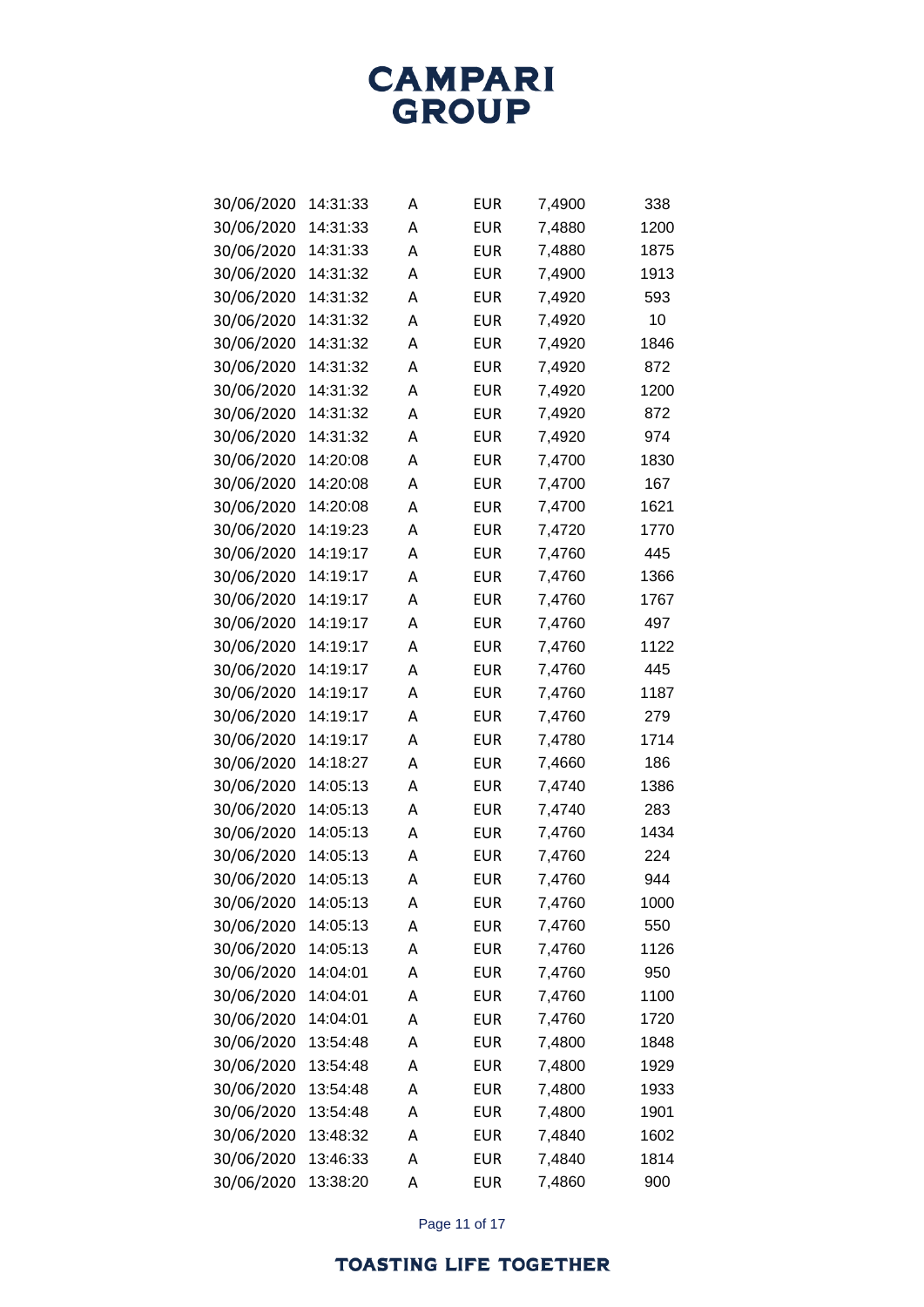

| 30/06/2020 | 13:34:17 | А | EUR        | 7,4840 | 1938 |
|------------|----------|---|------------|--------|------|
| 30/06/2020 | 13:32:27 | Α | EUR        | 7,4860 | 1999 |
| 30/06/2020 | 13:32:09 | A | EUR        | 7,4880 | 1810 |
| 30/06/2020 | 13:29:17 | A | EUR        | 7,4940 | 1685 |
| 30/06/2020 | 13:17:21 | A | <b>EUR</b> | 7,5000 | 1661 |
| 30/06/2020 | 13:17:21 | A | EUR        | 7,5000 | 40   |
| 30/06/2020 | 13:17:21 | A | EUR        | 7,5000 | 1654 |
| 30/06/2020 | 13:13:17 | A | EUR        | 7,4820 | 832  |
| 30/06/2020 | 13:13:17 | A | <b>EUR</b> | 7,4820 | 959  |
| 30/06/2020 | 13:09:21 | A | EUR        | 7,4880 | 1930 |
| 30/06/2020 | 13:02:30 | A | EUR        | 7,5000 | 1949 |
| 30/06/2020 | 12:52:23 | A | EUR        | 7,5080 | 1681 |
| 30/06/2020 | 12:47:59 | A | EUR        | 7,5040 | 1168 |
| 30/06/2020 | 12:47:59 | A | EUR        | 7,5040 | 787  |
| 30/06/2020 | 12:47:59 | A | <b>EUR</b> | 7,5040 | 1679 |
| 30/06/2020 | 12:41:18 | А | <b>EUR</b> | 7,5100 | 1900 |
| 30/06/2020 | 12:37:24 | A | EUR        | 7,5100 | 1730 |
| 30/06/2020 | 12:35:43 | A | EUR        | 7,5020 | 100  |
| 30/06/2020 | 12:25:15 | A | EUR        | 7,5020 | 1745 |
| 30/06/2020 | 12:11:13 | А | EUR        | 7,4860 | 1939 |
| 30/06/2020 | 11:59:56 | А | EUR        | 7,5040 | 1840 |
| 30/06/2020 | 11:47:07 | A | EUR        | 7,5240 | 1200 |
| 30/06/2020 | 11:47:07 | A | EUR        | 7,5240 | 654  |
| 30/06/2020 | 11:47:07 | А | EUR        | 7,5260 | 1761 |
| 30/06/2020 | 11:29:07 | А | EUR        | 7,5260 | 1667 |
| 30/06/2020 | 11:22:12 | A | EUR        | 7,5340 | 1086 |
| 30/06/2020 | 11:14:53 | A | <b>EUR</b> | 7,5340 | 4    |
| 30/06/2020 | 11:14:53 | А | EUR        | 7,5340 | 2    |
| 30/06/2020 | 11:14:53 | А | EUR        | 7,5340 | 3    |
| 30/06/2020 | 11:14:53 | А | EUR        | 7,5340 | 4    |
| 30/06/2020 | 11:14:53 | Α | EUR        | 7,5340 | 4    |
| 30/06/2020 | 11:13:54 | A | <b>EUR</b> | 7,5340 | 785  |
| 30/06/2020 | 11:12:49 | A | <b>EUR</b> | 7,5360 | 1987 |
| 30/06/2020 | 11:11:26 | A | <b>EUR</b> | 7,5400 | 1163 |
| 30/06/2020 | 11:11:26 | A | <b>EUR</b> | 7,5400 | 1627 |
| 30/06/2020 | 11:11:26 | A | <b>EUR</b> | 7,5400 | 477  |
| 30/06/2020 | 11:11:26 | A | <b>EUR</b> | 7,5400 | 1956 |
| 30/06/2020 | 11:11:26 | A | EUR        | 7,5400 | 1832 |
| 30/06/2020 | 11:11:26 | A | <b>EUR</b> | 7,5400 | 1620 |
| 30/06/2020 | 10:40:50 | A | <b>EUR</b> | 7,5400 | 1672 |
| 30/06/2020 | 10:40:50 | A | <b>EUR</b> | 7,5400 | 1895 |
| 30/06/2020 | 09:59:11 | Α | <b>EUR</b> | 7,5360 | 1886 |
| 30/06/2020 | 09:50:42 | Α | <b>EUR</b> | 7,5260 | 1797 |

Page 12 of 17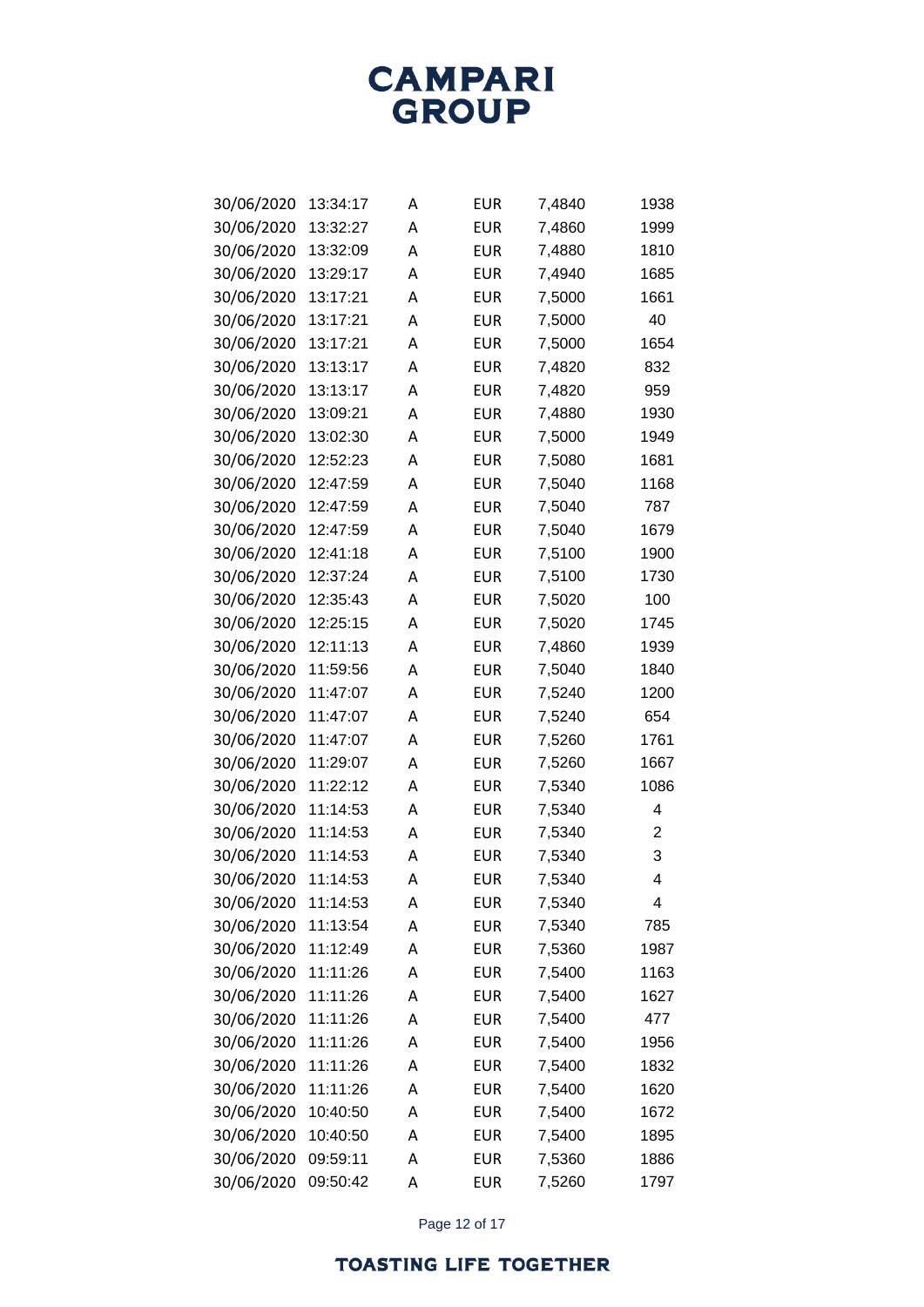

| 30/06/2020 | 09:45:54 | A | EUR        | 7,5040 | 1909 |
|------------|----------|---|------------|--------|------|
| 30/06/2020 | 09:43:36 | А | EUR        | 7,4880 | 806  |
| 30/06/2020 | 09:43:36 | Α | EUR        | 7,4860 | 1100 |
| 30/06/2020 | 09:43:36 | A | EUR        | 7,4880 | 1800 |
| 30/06/2020 | 09:34:14 | A | EUR        | 7,4880 | 1811 |
| 30/06/2020 | 09:20:39 | A | EUR        | 7,5100 | 1947 |
| 30/06/2020 | 09:11:19 | Α | EUR        | 7,5180 | 1832 |
| 30/06/2020 | 09:03:56 | A | <b>EUR</b> | 7,5360 | 1818 |
| 30/06/2020 | 09:03:24 | A | <b>EUR</b> | 7,5380 | 1000 |
| 30/06/2020 | 09:03:12 | A | EUR        | 7,5400 | 1110 |
| 30/06/2020 | 09:03:12 | Α | EUR        | 7,5400 | 800  |
| 30/06/2020 | 09:03:12 | A | EUR        | 7,5400 | 1858 |
| 30/06/2020 | 09:03:12 | Α | EUR        | 7,5400 | 1879 |
| 30/06/2020 | 09:03:12 | A | EUR        | 7,5400 | 167  |
| 30/06/2020 | 09:03:12 | Α | <b>EUR</b> | 7,5400 | 30   |
| 30/06/2020 | 09:03:12 | A | EUR        | 7,5400 | 1763 |
| 30/06/2020 | 09:03:12 | A | EUR        | 7,5400 | 1736 |
| 30/06/2020 | 09:03:12 | A | EUR        | 7,5400 | 224  |
| 30/06/2020 | 09:03:12 | A | <b>EUR</b> | 7,5400 | 1532 |
| 30/06/2020 | 08:14:18 | A | EUR        | 7,5380 | 470  |
| 30/06/2020 | 08:14:18 | A | EUR        | 7,5380 | 1431 |
| 01/07/2020 | 13:47:25 | A | EUR        | 7,5400 | 1698 |
| 01/07/2020 | 13:39:57 | A | EUR        | 7,5200 | 1142 |
| 01/07/2020 | 13:39:57 | A | EUR        | 7,5200 | 855  |
| 01/07/2020 | 13:38:21 | A | EUR        | 7,5200 | 1953 |
| 01/07/2020 | 13:29:01 | A | EUR        | 7,5000 | 518  |
| 01/07/2020 | 13:29:01 | A | EUR        | 7,5000 | 1351 |
| 01/07/2020 | 13:29:01 | A | EUR        | 7,5020 | 1797 |
| 01/07/2020 | 13:19:59 | A | <b>EUR</b> | 7,4740 | 1714 |
| 01/07/2020 | 13:19:59 | A | <b>EUR</b> | 7,4740 | 1994 |
| 01/07/2020 | 13:19:59 | А | <b>EUR</b> | 7,4740 | 1674 |
| 01/07/2020 | 13:16:21 | A | <b>EUR</b> | 7,4740 | 800  |
| 01/07/2020 | 13:16:21 | Α | <b>EUR</b> | 7,4740 | 1    |
| 01/07/2020 | 13:11:08 | Α | <b>EUR</b> | 7,4600 | 1894 |
| 01/07/2020 | 13:09:56 | Α | <b>EUR</b> | 7,4640 | 1000 |
| 01/07/2020 | 13:09:56 | Α | <b>EUR</b> | 7,4640 | 1710 |
| 01/07/2020 | 13:09:56 | Α | <b>EUR</b> | 7,4640 | 1994 |
| 01/07/2020 | 13:05:26 | А | EUR        | 7,4600 | 1974 |
| 01/07/2020 | 13:05:05 | Α | <b>EUR</b> | 7,4680 | 1759 |
| 01/07/2020 | 13:05:05 | Α | <b>EUR</b> | 7,4700 | 171  |
| 01/07/2020 | 13:05:05 | Α | <b>EUR</b> | 7,4700 | 1682 |
| 01/07/2020 | 13:00:03 | А | <b>EUR</b> | 7,4700 | 1317 |
| 01/07/2020 | 13:00:03 | Α | <b>EUR</b> | 7,4700 | 1617 |

Page 13 of 17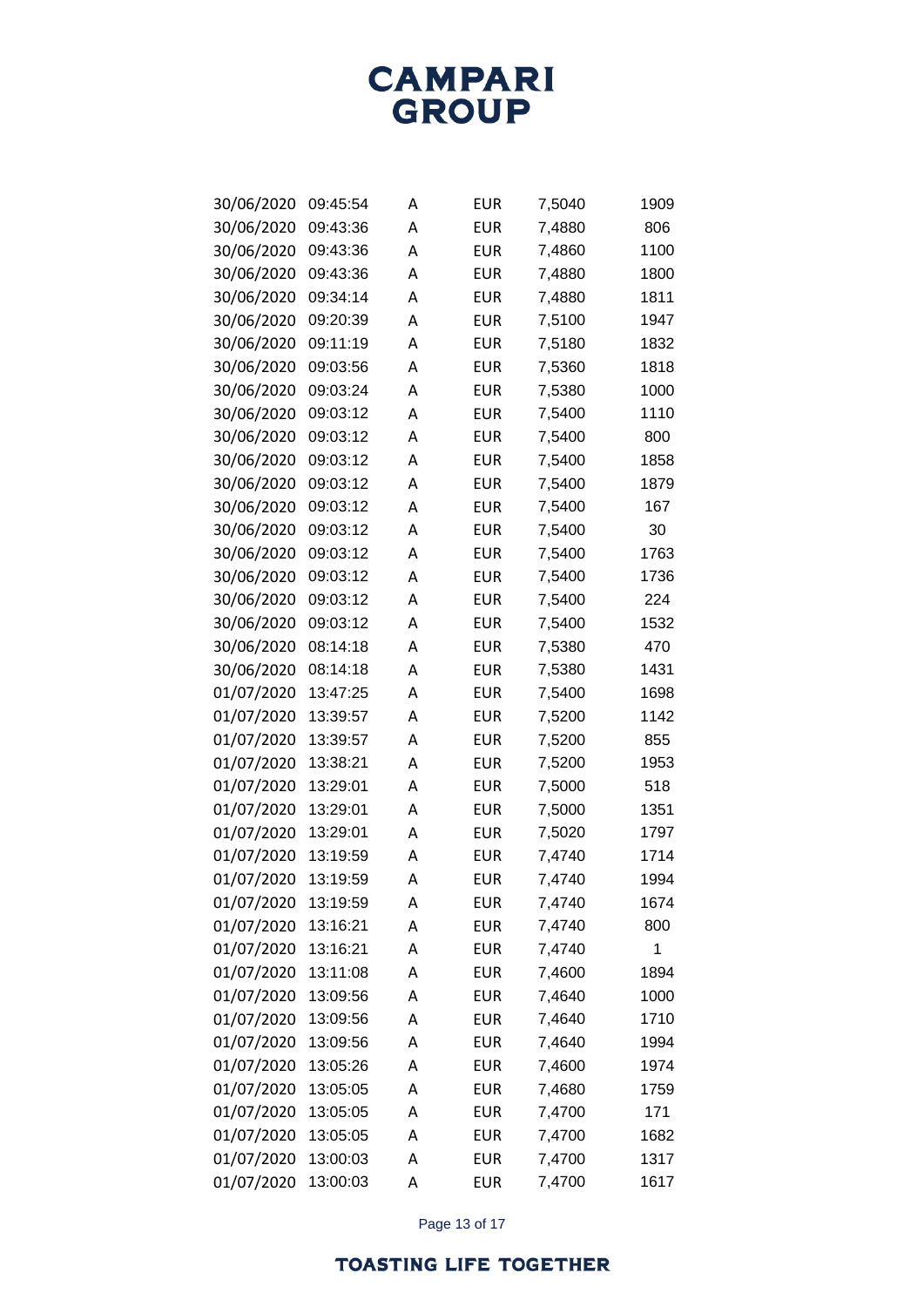

| 01/07/2020 | 13:00:03 | A | EUR        | 7,4700 | 1647 |
|------------|----------|---|------------|--------|------|
| 01/07/2020 | 13:00:03 | А | EUR        | 7,4700 | 632  |
| 01/07/2020 | 13:00:03 | A | EUR        | 7,4680 | 1890 |
| 01/07/2020 | 12:52:33 | A | EUR        | 7,4520 | 714  |
| 01/07/2020 | 12:52:33 | A | EUR        | 7,4520 | 905  |
| 01/07/2020 | 12:52:00 | A | EUR        | 7,4520 | 900  |
| 01/07/2020 | 12:50:34 | A | EUR        | 7,4380 | 249  |
| 01/07/2020 | 12:50:34 | A | EUR        | 7,4380 | 1622 |
| 01/07/2020 | 12:50:34 | A | <b>EUR</b> | 7,4380 | 1682 |
| 01/07/2020 | 12:50:34 | A | <b>EUR</b> | 7,4380 | 1463 |
| 01/07/2020 | 12:50:34 | A | EUR        | 7,4380 | 278  |
| 01/07/2020 | 12:47:27 | A | EUR        | 7,4320 | 1240 |
| 01/07/2020 | 12:47:27 | A | EUR        | 7,4320 | 524  |
| 01/07/2020 | 12:47:27 | A | <b>EUR</b> | 7,4320 | 866  |
| 01/07/2020 | 12:47:27 | A | <b>EUR</b> | 7,4320 | 921  |
| 01/07/2020 | 12:47:27 | A | EUR        | 7,4320 | 1782 |
| 01/07/2020 | 12:47:27 | A | EUR        | 7,4320 | 1900 |
| 01/07/2020 | 12:43:37 | A | EUR        | 7,4300 | 1680 |
| 01/07/2020 | 12:43:37 | A | EUR        | 7,4300 | 784  |
| 01/07/2020 | 12:43:37 | A | EUR        | 7,4300 | 871  |
| 01/07/2020 | 12:42:32 | A | EUR        | 7,4340 | 1845 |
| 01/07/2020 | 12:40:17 | A | EUR        | 7,4300 | 25   |
| 01/07/2020 | 12:40:17 | A | EUR        | 7,4300 | 1622 |
| 01/07/2020 | 12:40:17 | A | EUR        | 7,4300 | 1942 |
| 01/07/2020 | 12:36:57 | A | EUR        | 7,4320 | 1713 |
| 01/07/2020 | 12:36:57 | A | EUR        | 7,4320 | 1783 |
| 01/07/2020 | 12:36:57 | A | EUR        | 7,4320 | 1847 |
| 01/07/2020 | 12:36:57 | A | EUR        | 7,4340 | 1601 |
| 01/07/2020 | 12:35:13 | A | EUR        | 7,4280 | 825  |
| 01/07/2020 | 12:35:13 | А | EUR        | 7,4260 | 1000 |
| 01/07/2020 | 12:33:00 | А | <b>EUR</b> | 7,4340 | 1737 |
| 01/07/2020 | 12:32:49 | A | <b>EUR</b> | 7,4400 | 715  |
| 01/07/2020 | 12:32:49 | A | EUR        | 7,4400 | 500  |
| 01/07/2020 | 12:32:49 | A | EUR        | 7,4400 | 400  |
| 01/07/2020 | 12:32:49 | Α | EUR        | 7,4400 | 1834 |
| 01/07/2020 | 12:32:49 | A | <b>EUR</b> | 7,4400 | 1601 |
| 01/07/2020 | 12:32:49 | A | <b>EUR</b> | 7,4400 | 1730 |
| 01/07/2020 | 12:32:49 | A | EUR        | 7,4400 | 32   |
| 01/07/2020 | 12:32:03 | Α | <b>EUR</b> | 7,4480 | 694  |
| 01/07/2020 | 12:32:03 | Α | <b>EUR</b> | 7,4480 | 400  |
| 01/07/2020 | 12:32:03 | Α | <b>EUR</b> | 7,4480 | 900  |
| 01/07/2020 | 12:32:03 | А | EUR        | 7,4480 | 591  |
| 01/07/2020 | 12:32:03 | А | <b>EUR</b> | 7,4480 | 900  |

Page 14 of 17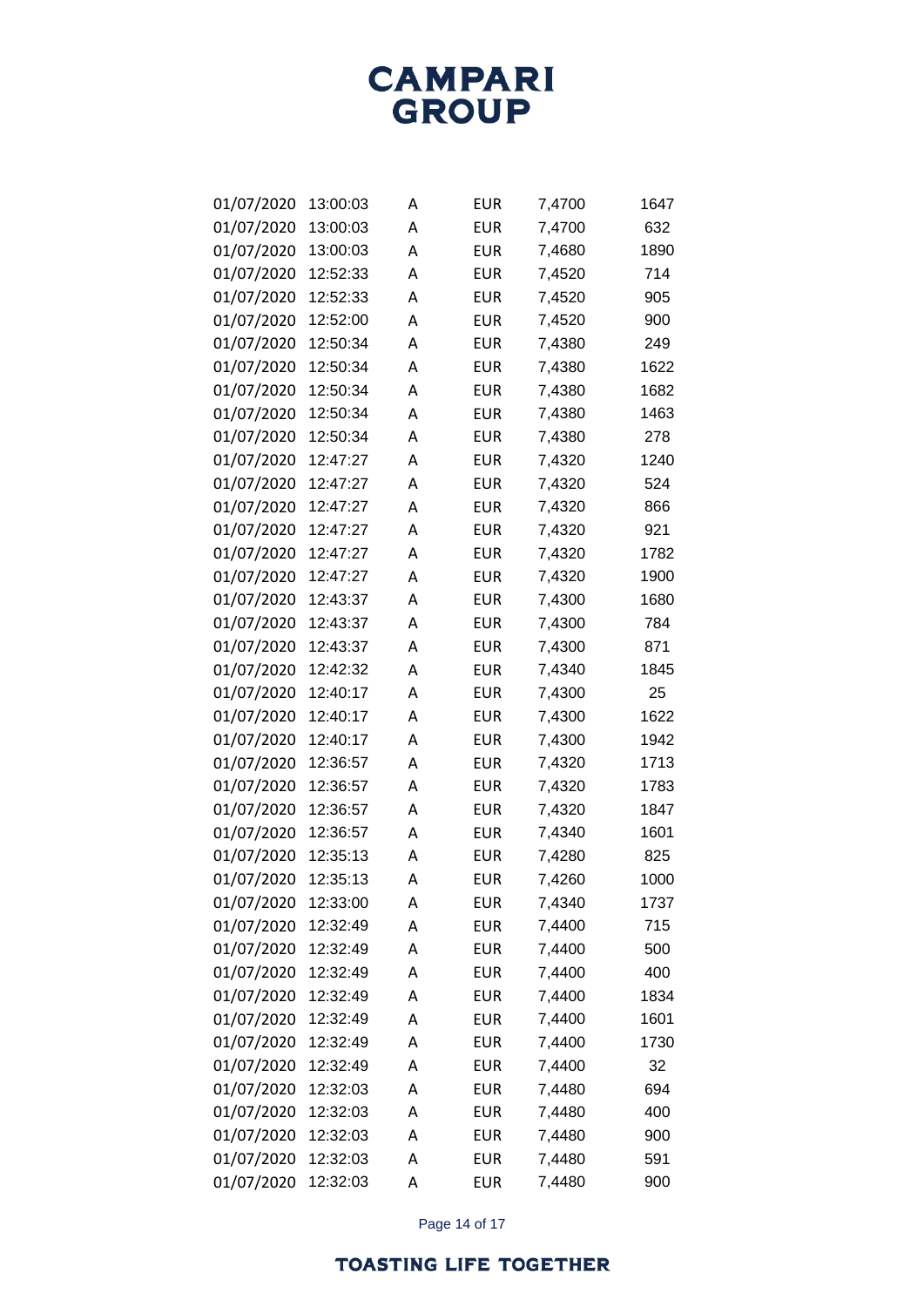**CAMPARI**<br>GROUP

| 01/07/2020 | 12:32:03 | А | <b>EUR</b> | 7,4460 | 1782 |
|------------|----------|---|------------|--------|------|
| 01/07/2020 | 12:30:48 | А | EUR        | 7,4500 | 900  |
| 01/07/2020 | 12:29:13 | А | EUR        | 7,4500 | 1116 |
| 01/07/2020 | 12:29:13 | Α | <b>EUR</b> | 7,4500 | 507  |
| 01/07/2020 | 12:29:13 | А | EUR        | 7,4540 | 1705 |
| 01/07/2020 | 12:29:13 | Α | EUR        | 7,4540 | 1986 |
| 01/07/2020 | 12:29:13 | Α | EUR        | 7,4540 | 1786 |
| 01/07/2020 | 12:29:13 | Α | EUR        | 7,4540 | 1915 |
| 01/07/2020 | 12:27:52 | А | <b>EUR</b> | 7,4480 | 1076 |
| 01/07/2020 | 12:27:52 | Α | EUR        | 7,4480 | 1799 |
| 01/07/2020 | 12:27:52 | А | EUR        | 7,4480 | 686  |
| 01/07/2020 | 12:27:52 | Α | EUR        | 7,4480 | 1375 |
| 01/07/2020 | 12:26:47 | А | EUR        | 7,4480 | 523  |
| 01/07/2020 | 12:26:47 | Α | EUR        | 7,4480 | 1976 |
| 01/07/2020 | 12:24:49 | Α | EUR        | 7,4460 | 287  |
| 01/07/2020 | 12:24:49 | А | EUR        | 7,4460 | 1300 |
| 01/07/2020 | 12:24:49 | А | EUR        | 7,4460 | 412  |
| 01/07/2020 | 12:24:49 | А | <b>EUR</b> | 7,4460 | 1293 |
| 01/07/2020 | 12:24:49 | Α | EUR        | 7,4460 | 1657 |
| 01/07/2020 | 12:24:49 | А | EUR        | 7,4460 | 412  |
| 01/07/2020 | 12:20:09 | А | EUR        | 7,4280 | 1828 |
| 01/07/2020 | 12:20:09 | А | EUR        | 7,4280 | 1778 |
| 01/07/2020 | 12:19:42 | Α | EUR        | 7,4280 | 641  |
| 01/07/2020 | 12:19:42 | А | EUR        | 7,4280 | 359  |
| 01/07/2020 | 12:19:42 | Α | EUR        | 7,4260 | 1300 |
| 01/07/2020 | 12:19:42 | А | EUR        | 7,4280 | 1628 |
| 01/07/2020 | 12:19:42 | Α | <b>EUR</b> | 7,4280 | 1805 |
| 01/07/2020 | 12:13:54 | А | EUR        | 7,4280 | 1839 |
| 01/07/2020 | 12:13:54 | А | EUR        | 7,4280 | 1953 |
| 01/07/2020 | 12:13:54 | Α | EUR        | 7,4280 | 1750 |
| 01/07/2020 | 12:13:54 | Α | <b>EUR</b> | 7,4280 | 1891 |
| 01/07/2020 | 12:11:30 | Α | <b>EUR</b> | 7,4320 | 1794 |
| 01/07/2020 | 12:04:47 | Α | <b>EUR</b> | 7,4380 | 1239 |
| 01/07/2020 | 12:04:47 | Α | <b>EUR</b> | 7,4380 | 386  |
| 01/07/2020 | 12:04:47 | Α | <b>EUR</b> | 7,4400 | 1962 |
| 01/07/2020 | 12:04:13 | Α | <b>EUR</b> | 7,4540 | 1662 |
| 01/07/2020 | 12:04:13 | Α | <b>EUR</b> | 7,4540 | 1756 |
| 01/07/2020 | 12:04:13 | Α | <b>EUR</b> | 7,4540 | 1630 |
| 01/07/2020 | 12:04:13 | А | <b>EUR</b> | 7,4540 | 922  |
| 01/07/2020 | 12:04:13 | Α | <b>EUR</b> | 7,4540 | 1953 |
| 01/07/2020 | 12:04:13 | Α | <b>EUR</b> | 7,4540 | 711  |
| 01/07/2020 | 12:01:21 | Α | <b>EUR</b> | 7,4540 | 708  |
| 01/07/2020 | 12:01:20 | Α | <b>EUR</b> | 7,4580 | 57   |

Page 15 of 17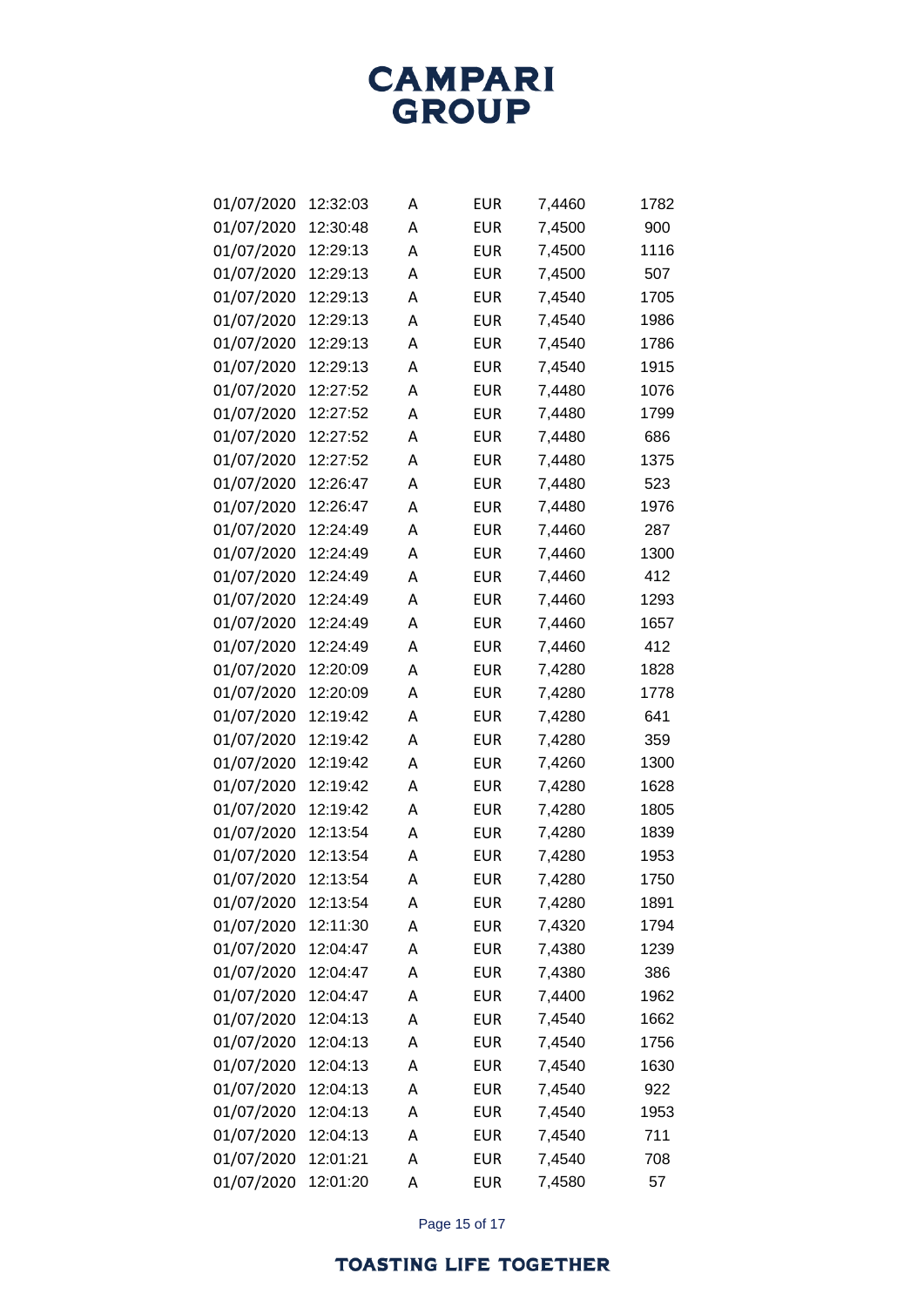| 01/07/2020 | 12:01:20 | А | EUR        | 7,4580 | 596  |
|------------|----------|---|------------|--------|------|
| 01/07/2020 | 12:01:20 | Α | EUR        | 7,4560 | 1026 |
| 01/07/2020 | 12:01:20 | Α | EUR        | 7,4560 | 1974 |
| 01/07/2020 | 12:00:09 | A | EUR        | 7,4680 | 1300 |
| 01/07/2020 | 12:00:09 | А | EUR        | 7,4680 | 1952 |
| 01/07/2020 | 12:00:09 | A | EUR        | 7,4680 | 1824 |
| 01/07/2020 | 11:52:46 | Α | EUR        | 7,4740 | 1010 |
| 01/07/2020 | 11:52:46 | A | <b>EUR</b> | 7,4740 | 611  |
| 01/07/2020 | 11:52:46 | А | EUR        | 7,4740 | 1658 |
| 01/07/2020 | 11:51:36 | A | <b>EUR</b> | 7,4780 | 726  |
| 01/07/2020 | 11:51:36 | Α | EUR        | 7,4780 | 1200 |
| 01/07/2020 | 11:50:08 | A | EUR        | 7,4840 | 1894 |
| 01/07/2020 | 11:49:32 | А | EUR        | 7,4880 | 29   |
| 01/07/2020 | 11:49:32 | А | EUR        | 7,4880 | 1664 |
| 01/07/2020 | 11:49:32 | Α | EUR        | 7,4880 | 1745 |
| 01/07/2020 | 11:46:02 | Α | <b>EUR</b> | 7,4860 | 754  |
| 01/07/2020 | 11:46:02 | А | EUR        | 7,4860 | 847  |
| 01/07/2020 | 11:46:02 | Α | <b>EUR</b> | 7,4860 | 53   |
| 01/07/2020 | 11:46:02 | Α | EUR        | 7,4860 | 1813 |
| 01/07/2020 | 11:46:02 | Α | EUR        | 7,4860 | 1787 |
| 01/07/2020 | 11:41:05 | А | EUR        | 7,4900 | 314  |
| 01/07/2020 | 11:41:05 | Α | EUR        | 7,4900 | 1973 |
| 01/07/2020 | 11:36:11 | Α | EUR        | 7,4860 | 1954 |
| 01/07/2020 | 11:35:30 | Α | EUR        | 7,4920 | 1668 |
| 01/07/2020 | 11:34:31 | А | EUR        | 7,4960 | 840  |
| 01/07/2020 | 11:29:21 | Α | EUR        | 7,5020 | 773  |
| 01/07/2020 | 11:29:21 | Α | EUR        | 7,5020 | 935  |
| 01/07/2020 | 11:23:34 | A | EUR        | 7,4900 | 1651 |
| 01/07/2020 | 11:08:29 | А | EUR        | 7,4940 | 210  |
| 01/07/2020 | 11:08:29 | Α | EUR        | 7,4940 | 1767 |
| 01/07/2020 | 11:08:29 | Α | <b>EUR</b> | 7,4940 | 1767 |
| 01/07/2020 | 11:07:31 | Α | <b>EUR</b> | 7,4900 | 1732 |
| 01/07/2020 | 11:01:41 | Α | <b>EUR</b> | 7,4720 | 367  |
| 01/07/2020 | 11:01:41 | Α | <b>EUR</b> | 7,4720 | 1286 |
| 01/07/2020 | 10:58:52 | А | <b>EUR</b> | 7,4800 | 1992 |
| 01/07/2020 | 10:55:38 | Α | <b>EUR</b> | 7,5080 | 1612 |
| 01/07/2020 | 10:55:38 | А | <b>EUR</b> | 7,5080 | 1181 |
| 01/07/2020 | 10:55:38 | Α | <b>EUR</b> | 7,5080 | 421  |
| 01/07/2020 | 10:52:52 | А | <b>EUR</b> | 7,4980 | 1688 |
| 01/07/2020 | 10:47:03 | Α | <b>EUR</b> | 7,4920 | 1623 |
| 01/07/2020 | 10:44:15 | А | <b>EUR</b> | 7,5000 | 1754 |
| 01/07/2020 | 10:44:15 | Α | <b>EUR</b> | 7,4980 | 1701 |
| 01/07/2020 | 10:44:15 | А | <b>EUR</b> | 7,4980 | 1133 |

Page 16 of 17